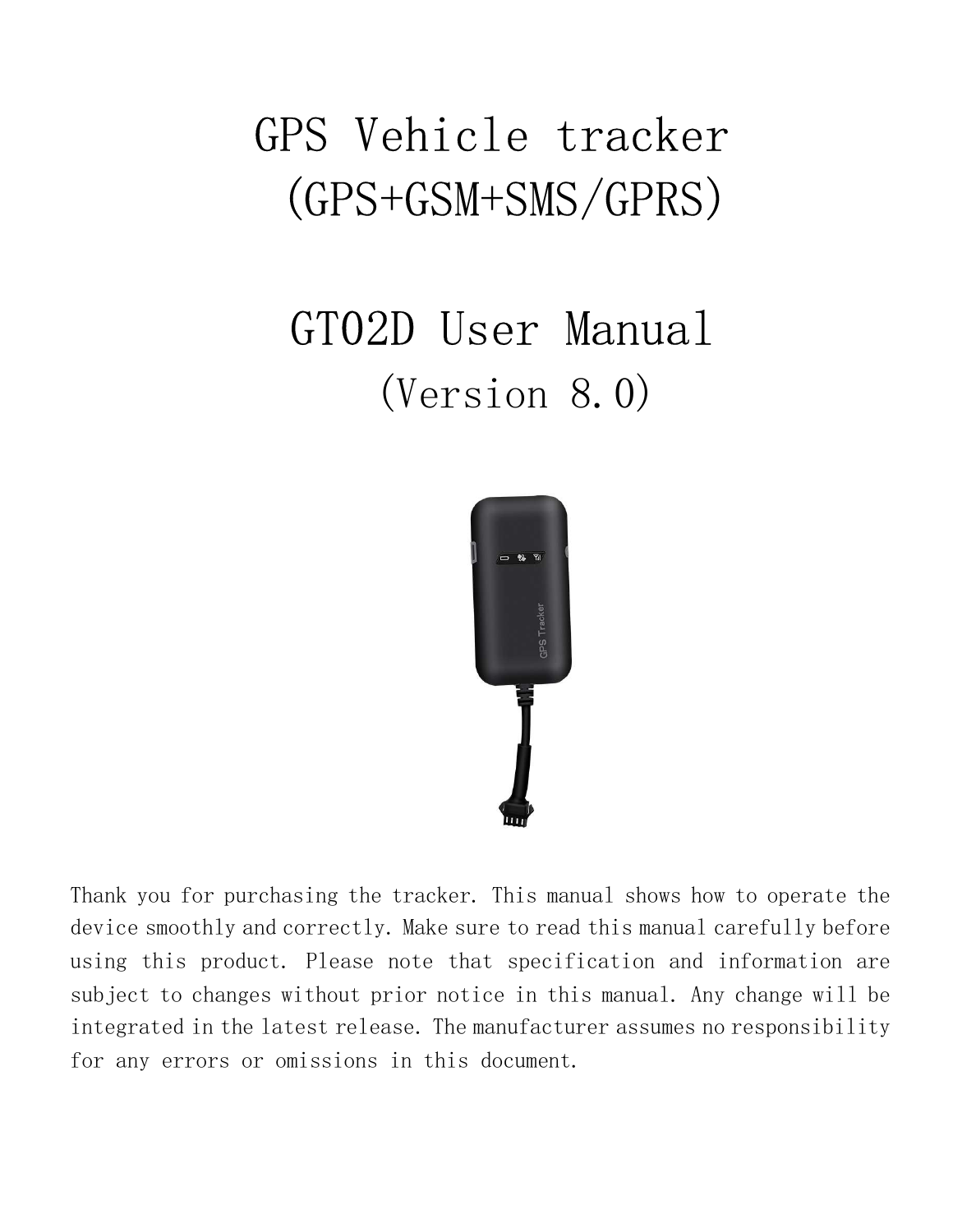#### 1. Summary

Working Based on existing GSM/GPRS network and GPS satellites, this product can locate and monitor any remote targets by SMS or internet.

Overview of the characteristics:

- 1.GPS position.
- 2.GSM 850/900/1800/1900MHZ.
- 3.With Shock sensor.
- 4.Power-Cut alarm.
- 5.Auto set APN.
- 6.Voltage 9-40V.
- 7.Oil-cut function.

## 2.Accessories:

Power line:

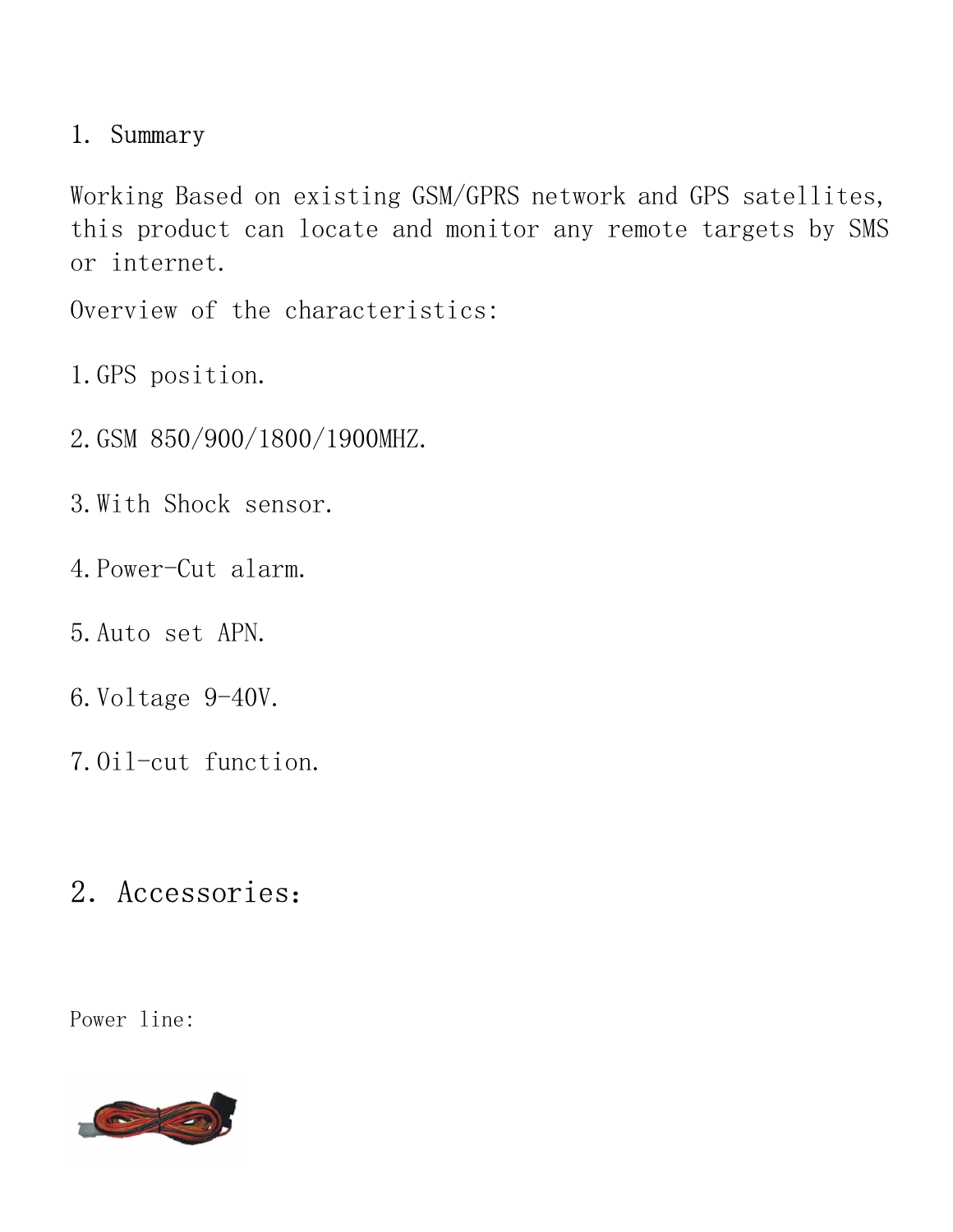Relay:



Manual



#### Screws



## 3. Specs

- 1).GSM:850/900/1800/1900MHZ
- 2).GPRS: Class12, TCP/IP
- 3).Working Voltage:9-40V DC
- 4).Working current: ≈22mA (12VDC)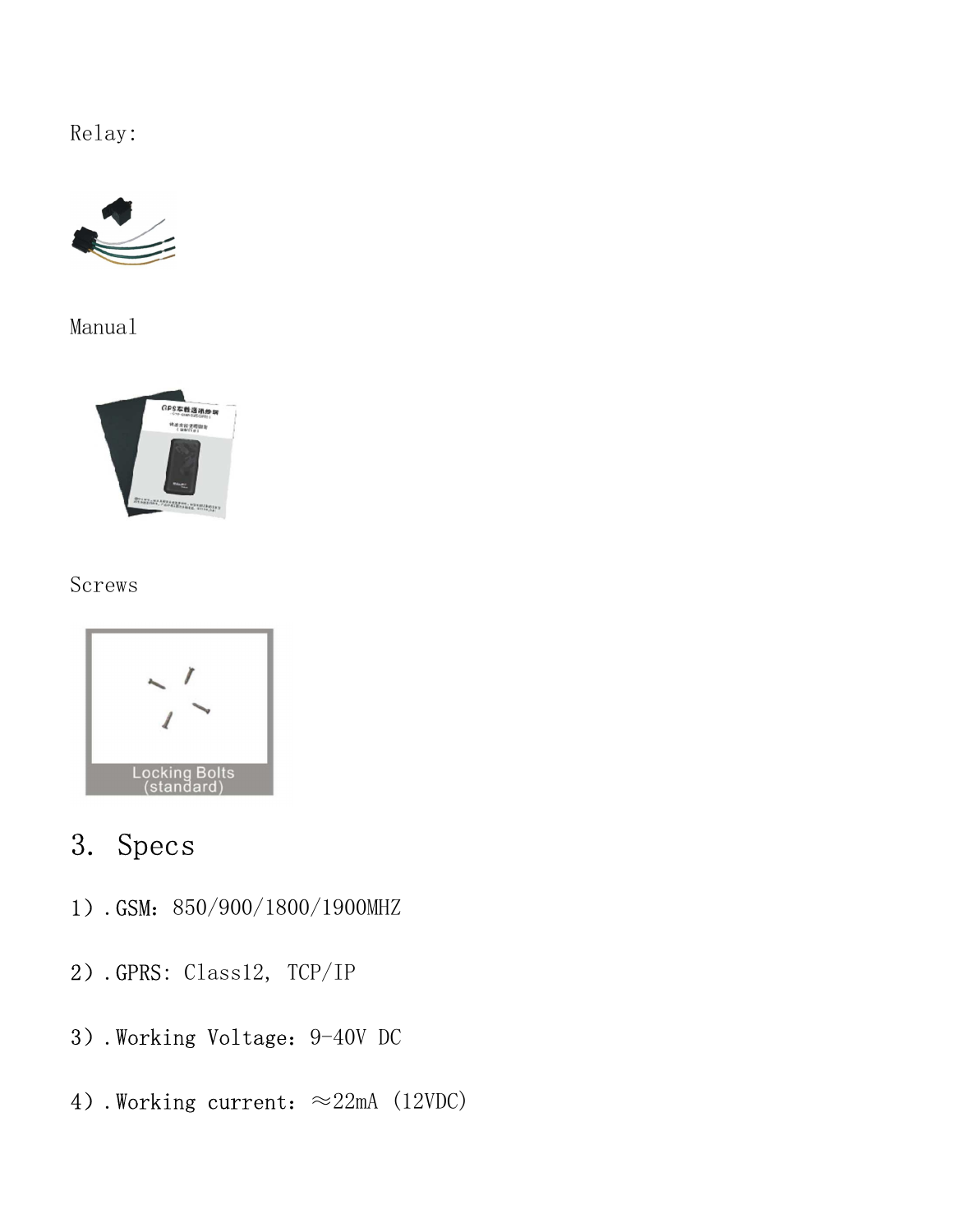- 5). Working current:  $\approx$ 12mA (24VDC)
- 6).GPS locating time: Cold start≈38s (Open sky)

Warm start≈32s

Hot start≈2s(Open sky)

- 7).GPS Precision:10m(2D RM)
- 8).Working temperature: -20℃ ~+70℃
- 9).Working humidity: 20%~80%RH
- 10).Measurement: 90(L) x 45(W) x 13.5(H) mm

### 4. My Device



5.Device status indicators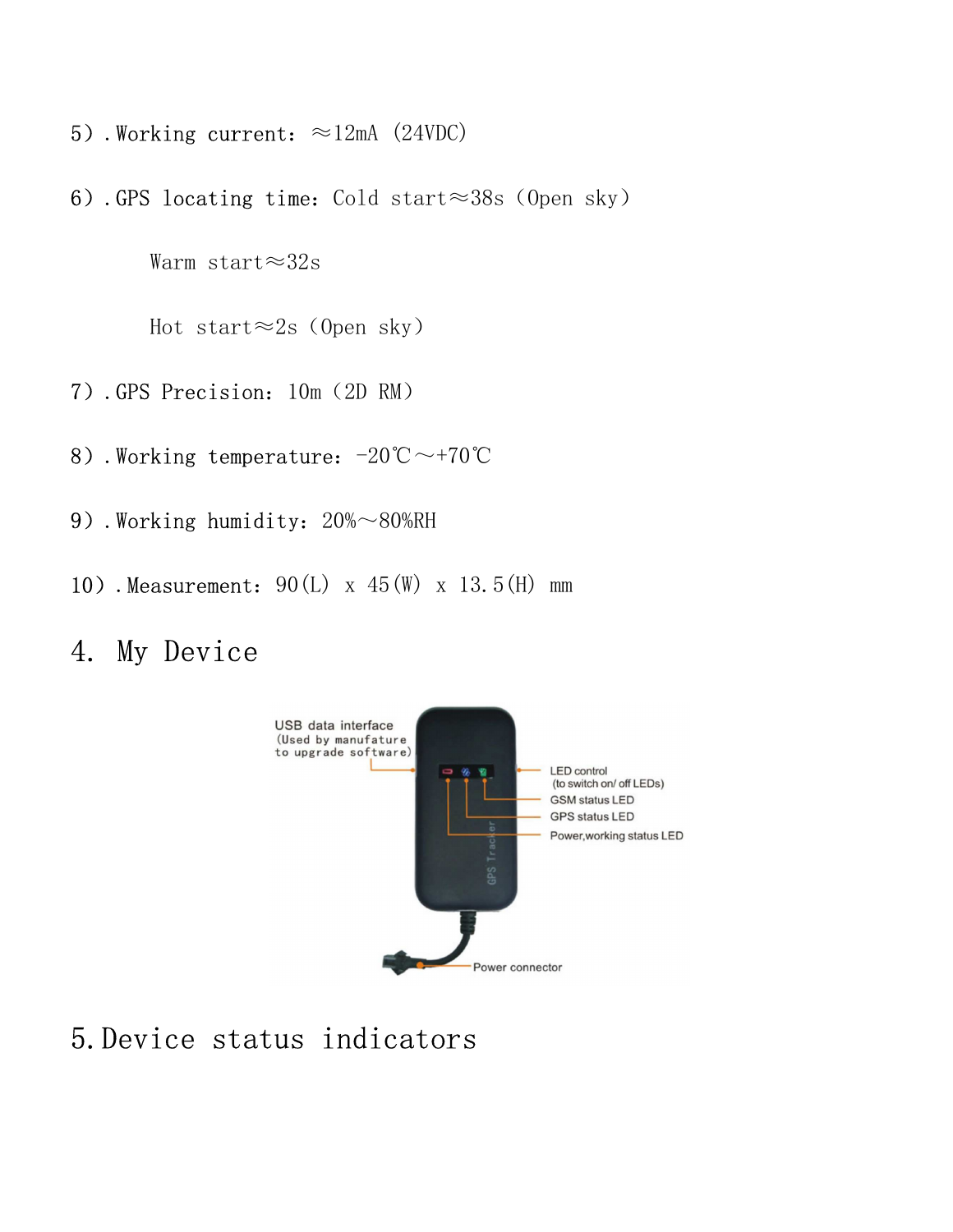| GPS LED Indicator                          |                            |
|--------------------------------------------|----------------------------|
| Flashing $(1s \text{ on}, 1s \text{ off})$ | Searching GPS signal       |
| Continuously bright                        | GPS fix                    |
| ' Continuously dark                        | No GPS fix or initializing |

| GSM LED Indicator   |                               |
|---------------------|-------------------------------|
| Quick flashing      | GSM initializing              |
| Continuously bright | Connected to Server Sucessful |
| Continuously dark   | No GSM signal                 |

| Power Status        |                      |
|---------------------|----------------------|
| Flashing            | Power on             |
| Continuously bright | Not working properly |
| Continuously dark-  | Power off            |

## 6.Installation

6.1 Preparation before installation

1)Open the packing box to check whether the type of device is correct and

whether the accessories are included.

2)This product is a high-tech electronic device, installation should be

undertaken by a professional.

3)Please follow the following procedures to install your GT02D. During

installation, there should be no power to the device.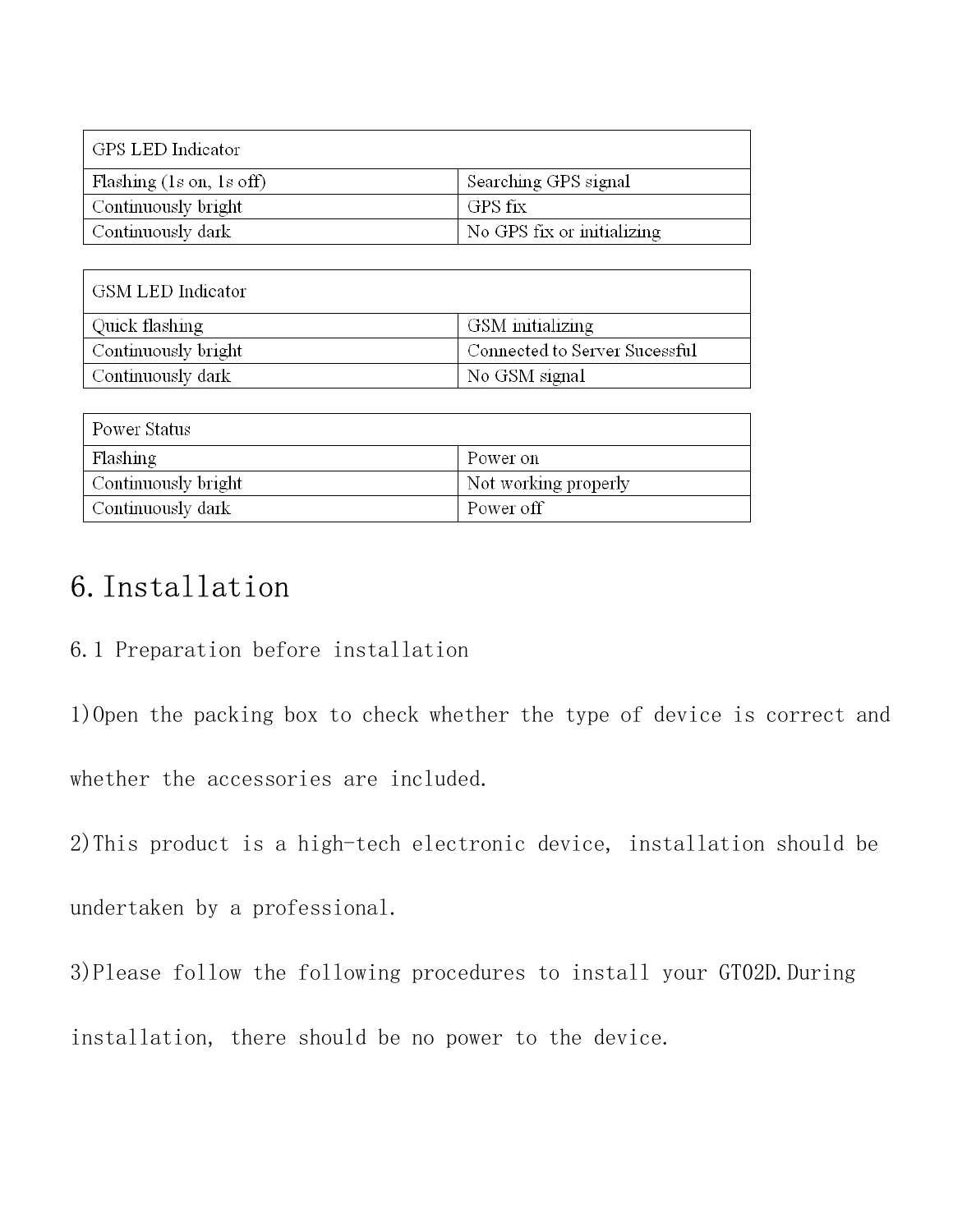6.2 Installing SIM card: each GT02D need to insert a GSM SIM card. The SIM card used should be enabled for GPRS.

- 1) Testing SIM card: to test SIM card, please install it into a normal GSM mobile and ensure it can send and receive SMS, and enables for GPRS.
- 2) Installing SIM card: Remove the upper cover of device, insert SIM card as shown then replace cover, lock the Shell With 3 bolts .



#### 6.2 Installation

The GPS tracker must be installed under professional personnel. Note:

.

- 1) Please install the device in the hidden place as followings: Under Front windshield; In the front instrument panel; Under back windshield;
- 2) Avoid being placed with signal radiators like reverse sensor ;
- 3) The device has GSM antenna and GPS antenna inside. Please ensure the receiving side of the device is face up and without metal cover.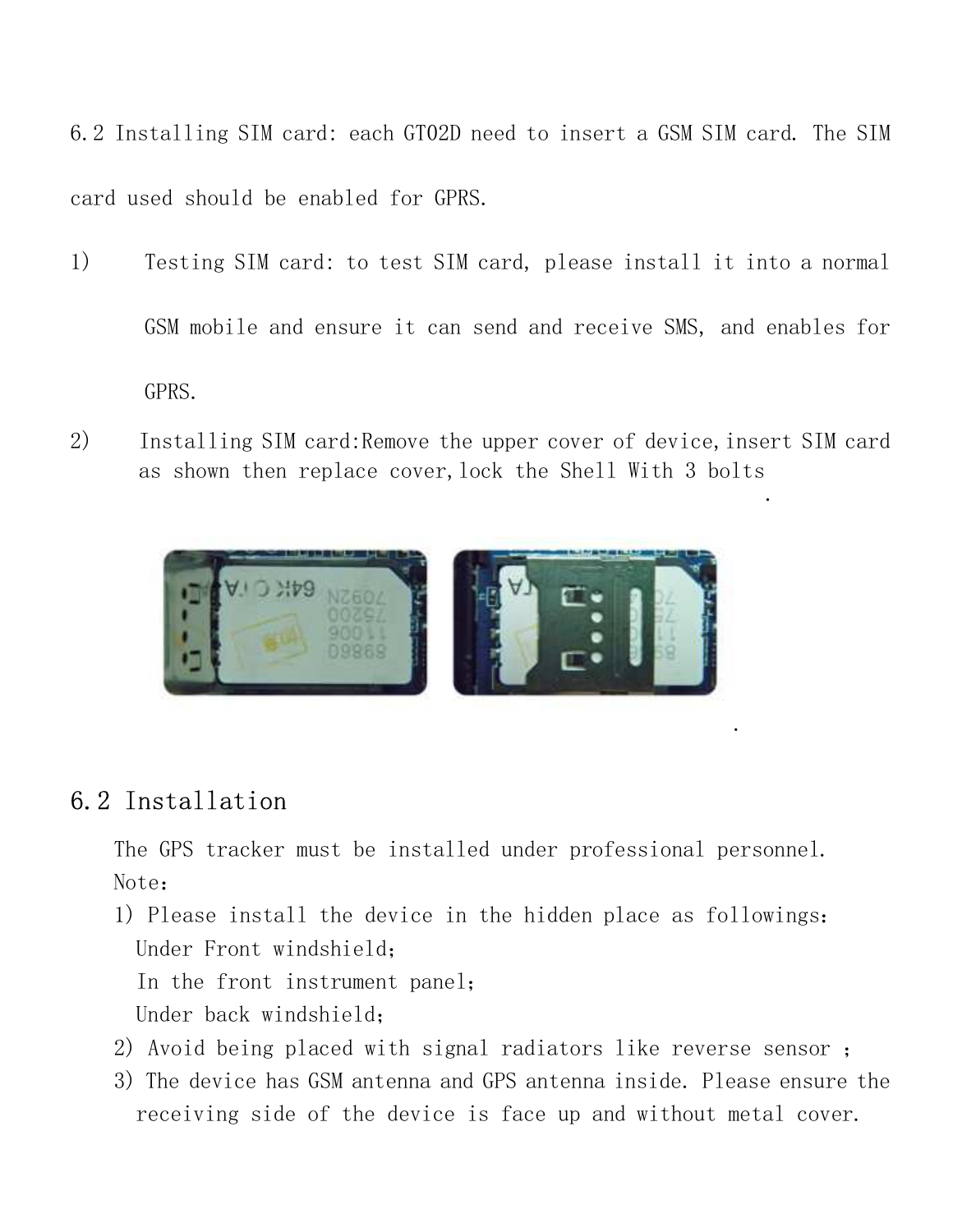Note: The metal cover will lessen the receiving of GPS signals.6. The device connecting requirements.

#### 6.3 Selecting installation place and fixing it.There are two kinds of

installation: covert and non covert.

If you need the covert installation, please refer installation to an auto electrical contractor.

Note:

- 1) To prevent the ft of the GT02D, the device should be installed as covertly as possible.
- 2) Avoid placing the GT02D close to higher power electrical devices, such as reversing radar, anti-theft device or other vehicle communication equipment.
- 3) The GT02D should be fixed into position with cable ties or wide double-side tape.

4)Your device has built-in GSM antenna and GPS antenna. During installation, please make sure the receiving side face is up, with no metal object above the device to interfere with GPS reception. The following places are suggested for installation: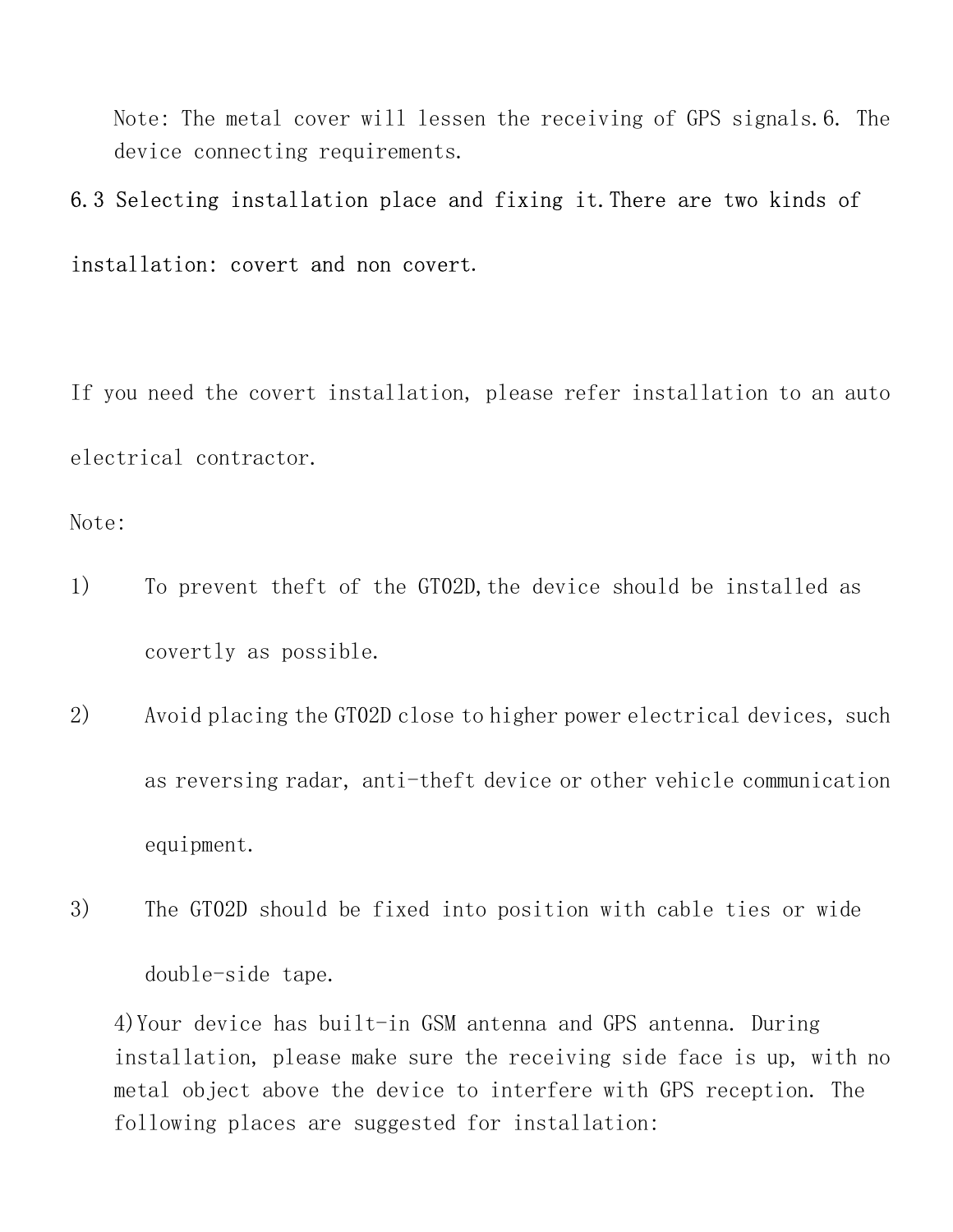

- Under the dash board below the front windshield;

- In the parcel shelf in the rear;

- In the front bumper( non-material face), please ensure the device cannot get wet;

- Under the wiper version (non-metal), please ensure the device cannot get wet;

Notice: If the windshield is pasted with metal thermal-protective coating, it may affect the performance of the device. In this case, please change the installation place after consulting the professional.

5)Non Covert Installation,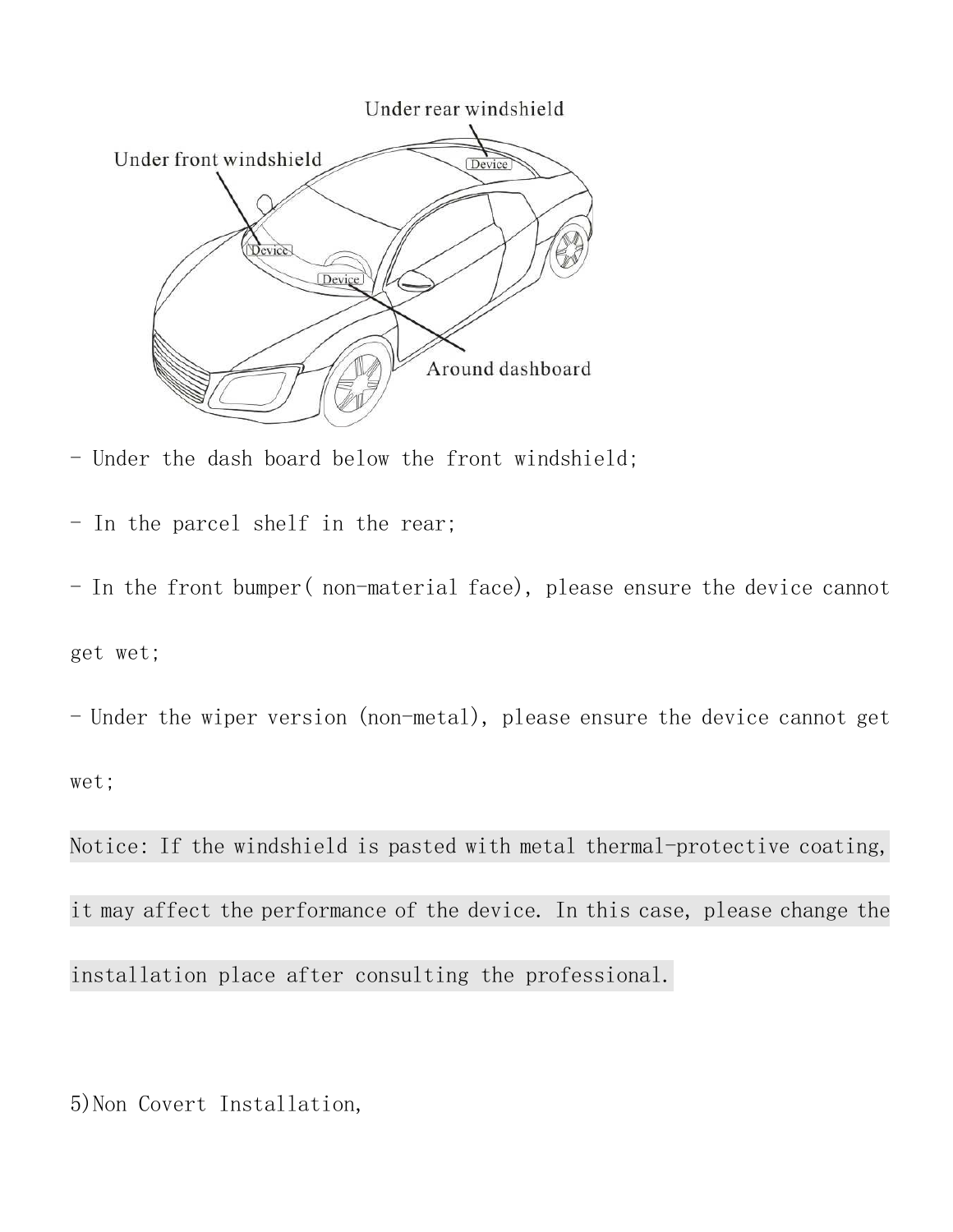Firstly fix the device on the dash board below windshield.

- In the parcel shelf in the rear;

- In the front bumper( non-material face), please ensure the device cannot get wet;

- Under the wiper version (non-metal), please ensure the device cannot get wet;

Notice: If the windshield is pasted with metal thermal-protective coating, it may affect the performance of the device. In this case, please change the installation place after consulting the professional.

5)Non Covert Installation,

Firstly fix the device on the dash board below windshield.

#### 7. Device wiring requirements

7.1 The device power supply is DC 9-40V. The red line is positive pole while the black line is negative pole.

- 7.2 The negative pole of power supply connects with ground or the metals. Please do not connect with other ground lines.
- 7.3 When finishing the power supply wire connection, please make the plug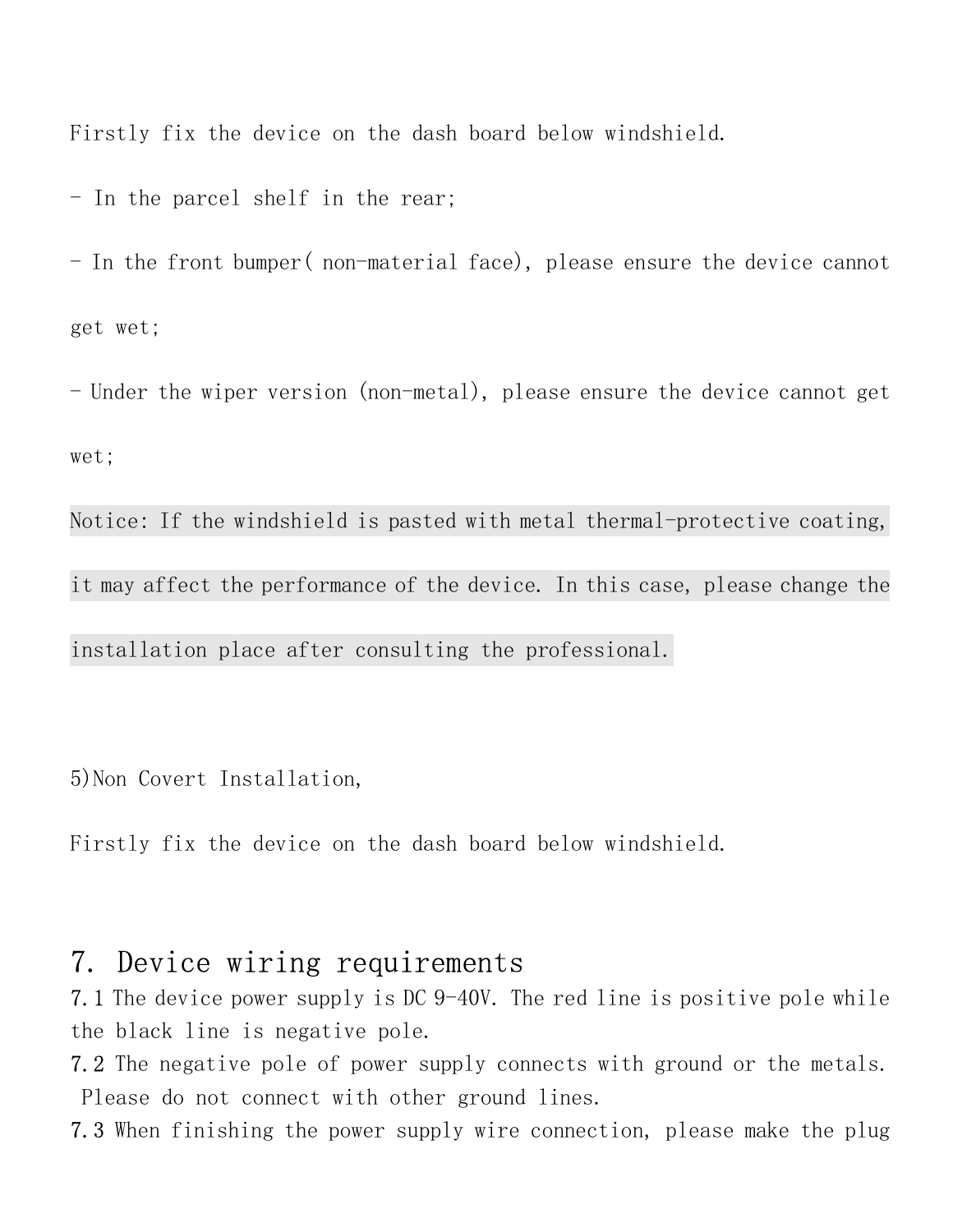of power supply to the device.



## 8.The Device Working

- 8.1 Power on: Connecting to the current, then switch on the device. Then the three LED indicators will light continuously. The device will upload the data to the online platform (the default interval of uploading data is 10seconds). When the car is in static state for a long time, the device will be in energy saving mode and it will be more smart and precise.
- 8.2 Power off: Pull off the power plug then power off the device.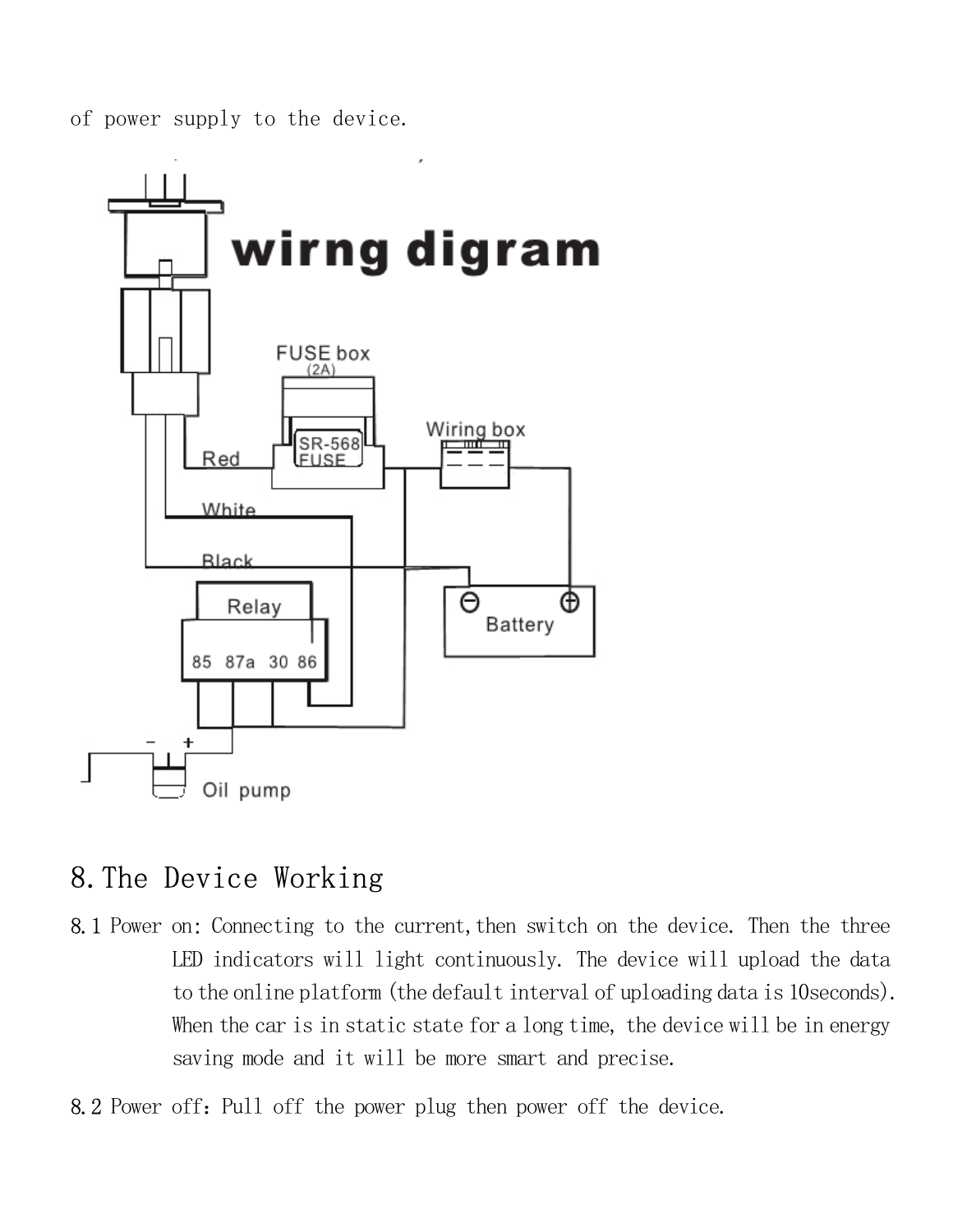## 9.User Settings

### 9.1 SMS Commands instruction

| 1) Center Number |                                                           |                  |
|------------------|-----------------------------------------------------------|------------------|
| Text command     | Parameter                                                 | Sample           |
|                  | 710#number#                                               | 710#13500135000# |
| CENTER Add       | 711#number#                                               | 711#13800138000# |
|                  | D01#                                                      | D01#             |
| CENTER Del       | D02#                                                      | D02#             |
|                  | 1) Center number can control the oil and power and resume |                  |
|                  | factory settings                                          |                  |
|                  | 2) Center number can receive the call and text of         |                  |
| Command          | vibration alarm and over speeding alarm.                  |                  |
| Description      | 3) SIM must display the income call number to control     |                  |
|                  | oil and power.                                            |                  |
|                  | 4) Only one number can be center number.                  |                  |
|                  | 5) Change center number must resend the command.          |                  |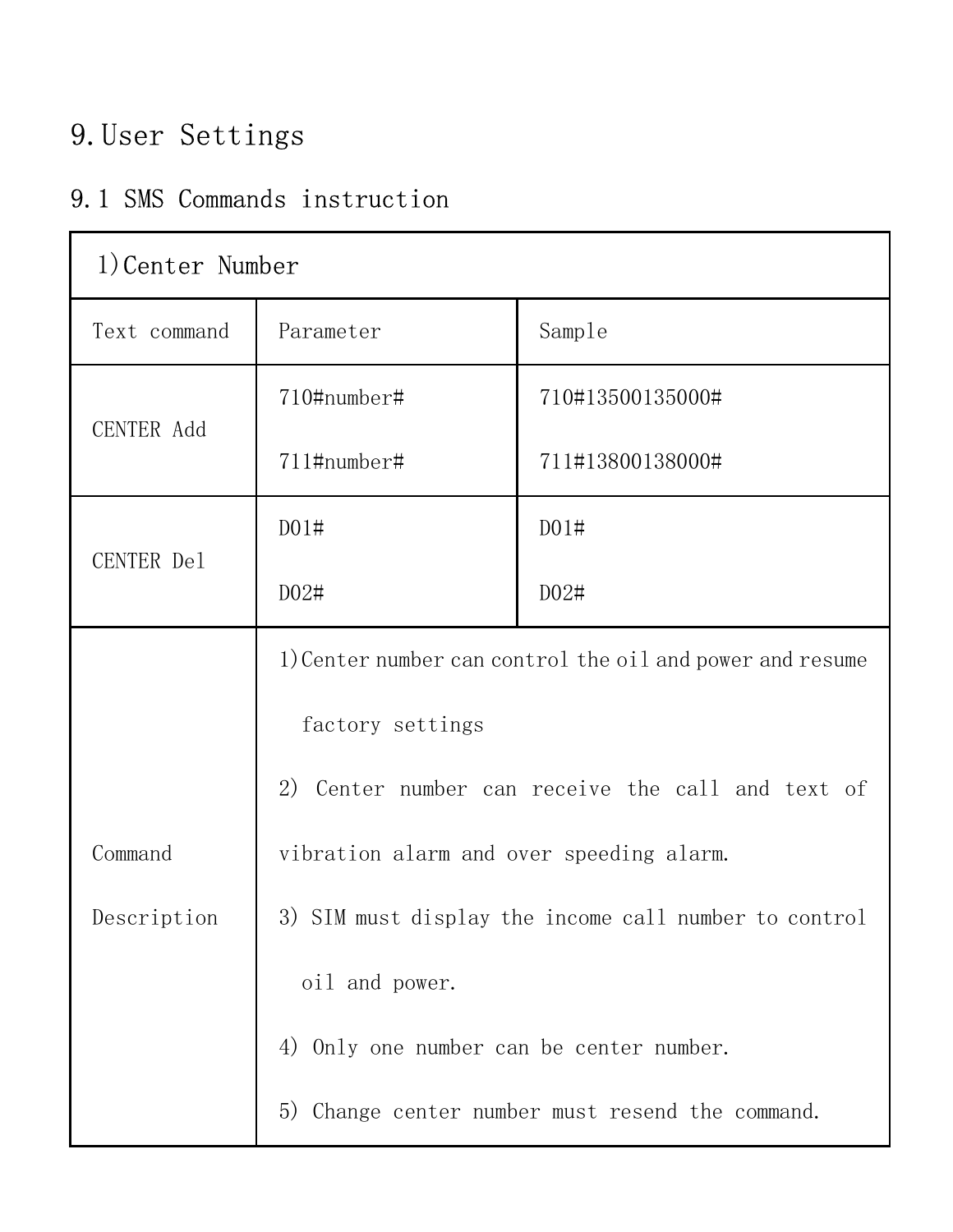|          | 6) Add new center number by CETNER, A, and delete by |
|----------|------------------------------------------------------|
|          | CENTER, D                                            |
| Command  | Successful Setting: Add admin account 1 OK!          |
| Feedback |                                                      |

| View Administrator Number<br>2) |                                                       |  |  |
|---------------------------------|-------------------------------------------------------|--|--|
| Text command                    | Sample<br>Parameter                                   |  |  |
| View                            | 901#<br>901#                                          |  |  |
| Command                         | This directive is used to view Device Manager number. |  |  |
| Description                     |                                                       |  |  |
| Command                         | Successful Setting: Admin1:                           |  |  |
| Feedback                        | $Admin2$ :                                            |  |  |

| 3) Authorized Number Set |           |        |
|--------------------------|-----------|--------|
| Text command             | Parameter | Sample |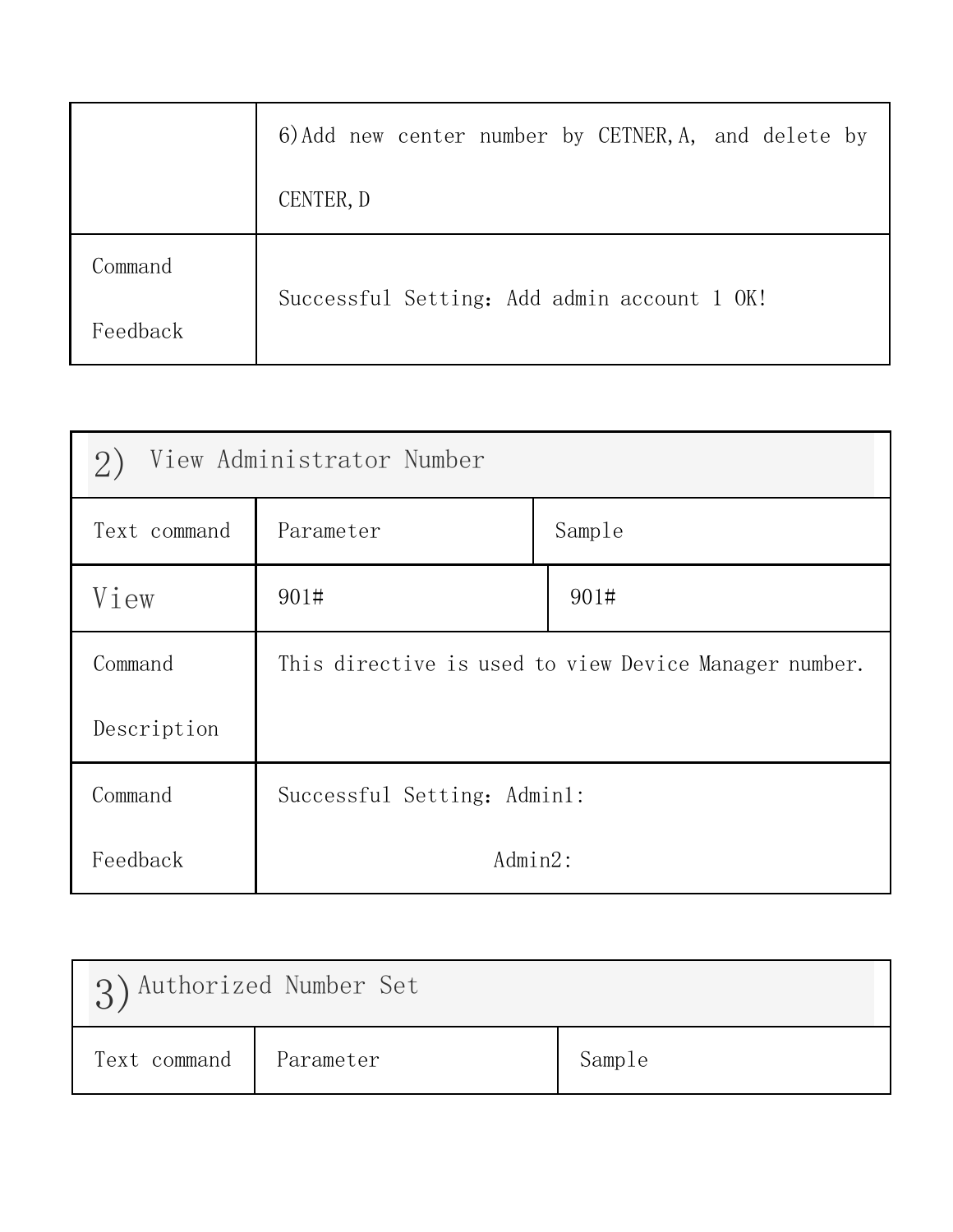| Authorized  | $101\#$ number #                                       | 1: 101#13800138000#                                   |
|-------------|--------------------------------------------------------|-------------------------------------------------------|
| Add         | $102#$ number #                                        | 2: 102#12345678912#                                   |
|             | $103#$ number #                                        | 3: 103#12345678912#                                   |
|             |                                                        |                                                       |
| Authorized  | D11#                                                   | D11#                                                  |
| De1         | D12#                                                   | D12#                                                  |
|             | D13#                                                   | D13#                                                  |
| Command     | 1) Authorization number for SMS control oil.           |                                                       |
| Description |                                                        | 2) only three numbers to set the authorization number |
|             | 3) change the authorization number needs to delete the |                                                       |
|             | previous number                                        |                                                       |
|             |                                                        |                                                       |
| Command     |                                                        | Successful Setting: Add Authorization account 1       |
| Feedback    | OK!                                                    |                                                       |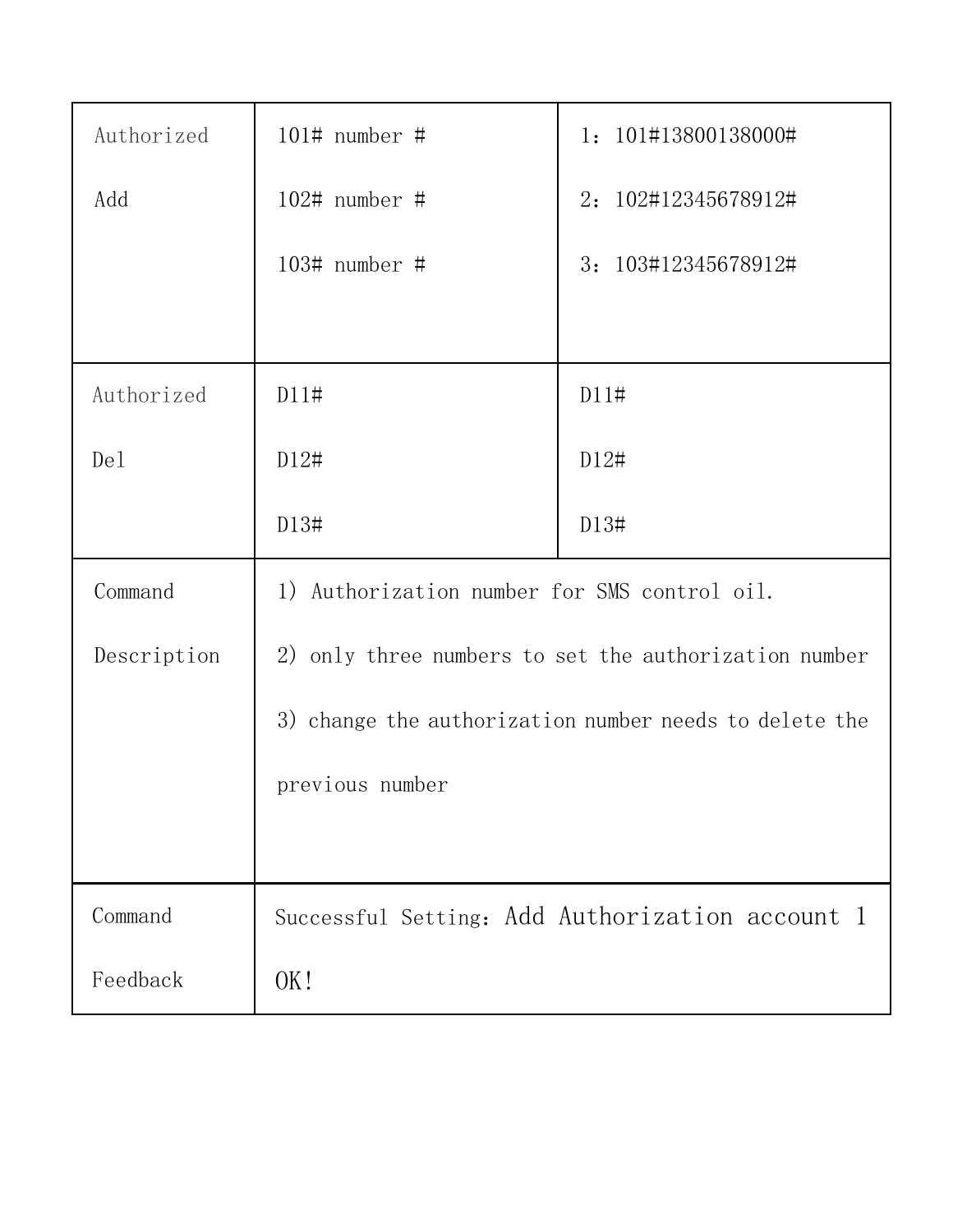| View Authorized Number<br>4) |                                              |        |
|------------------------------|----------------------------------------------|--------|
| Text command                 | Parameter                                    | Sample |
| View                         | C10#                                         | C10#   |
| authorized                   |                                              |        |
| Command                      | This directive is used to view the equipment |        |
| Description                  | authorization number                         |        |
| Command                      | Successful Setting:                          |        |
| Feedback                     | Authorization 1:                             |        |
|                              | Authorization 2:                             |        |
|                              | Authorization 3:                             |        |

| 5) APN Setting |                   |                         |
|----------------|-------------------|-------------------------|
| Text command   | Parameter         | Sample                  |
| APN Setting    | APN#username#pass | 1: APN#intenet#123#123# |
|                | word]             | 2: APN#internet#        |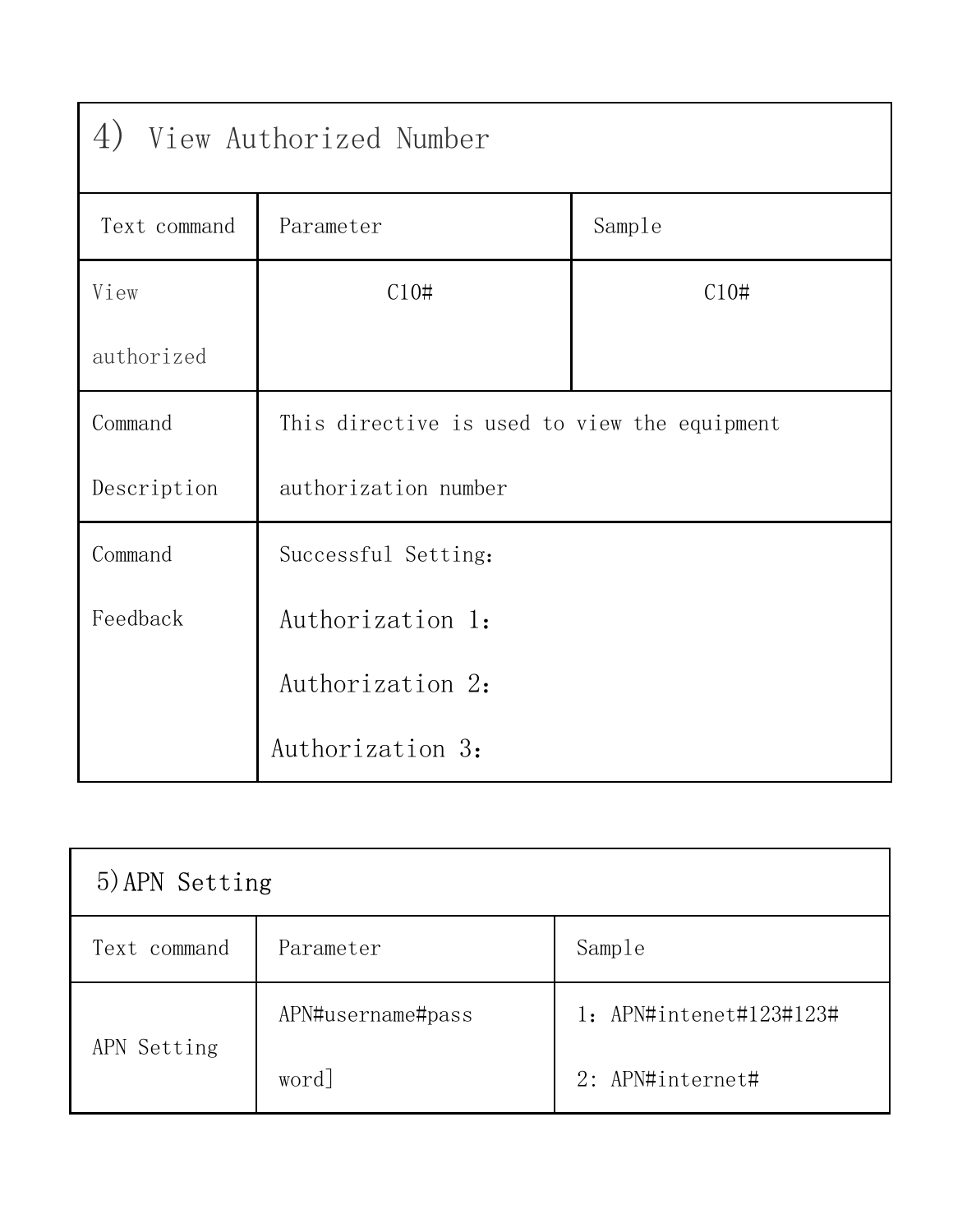|             | APN differs according to the local telecom operators. |
|-------------|-------------------------------------------------------|
| Command     | For example: APN request password, please refer to    |
| Description | Sample 1, and Sample 2 for no password.               |
| Command     |                                                       |
| Feedback    | Successful Setting: SET APN OK!                       |

| 6) Set / View Server |                                                                                                         |                              |
|----------------------|---------------------------------------------------------------------------------------------------------|------------------------------|
| Text command         | Parameter                                                                                               | Sample                       |
| <b>SERVER</b>        |                                                                                                         | 803#222, 217, 240, 243#8011# |
| Parameter            | 803#SERVER # port#                                                                                      |                              |
| View SERVER          | CIP#                                                                                                    | $1)$ CIP#                    |
| Command              | Change the IP and port when move to a new server<br>port: $10^{\circ}65535$<br>1 is domain and 0 is IP; |                              |
|                      |                                                                                                         |                              |
| Description          |                                                                                                         |                              |
| Command              |                                                                                                         |                              |
| Feedback             | Successful Setting: set IP OK!                                                                          |                              |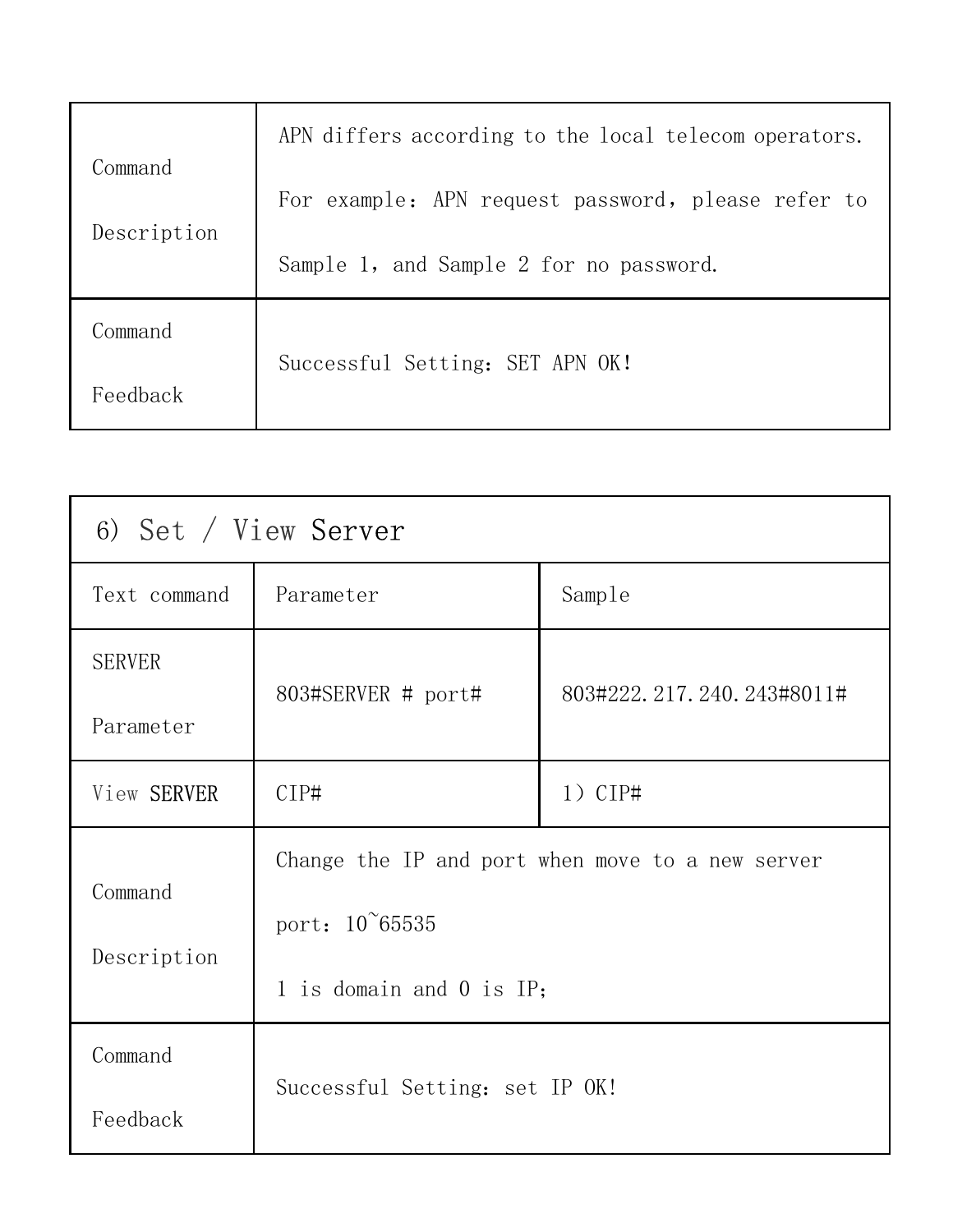| 7) Moving Time Interval                                         |                                                               |         |
|-----------------------------------------------------------------|---------------------------------------------------------------|---------|
| Text command                                                    | Parameter                                                     | Sample  |
| TIMEER                                                          |                                                               |         |
| Parameter                                                       | 730#uploading interval#                                       | 730#20# |
| setting                                                         |                                                               |         |
| Time scope: $0$ , $10^{\circ}60$ seconds; 0, no data uploading; |                                                               |         |
| Command                                                         | $10^{\circ}60$ , means time interval; the default value is 15 |         |
| Description                                                     | seconds!                                                      |         |
| Command                                                         | Successful Setting: SET TIMER OK!                             |         |
| Feedback                                                        |                                                               |         |

| 8) Static Time Interval |                                           |        |
|-------------------------|-------------------------------------------|--------|
| Text command            | Parameter                                 | Sample |
| <b>STATIC</b>           | SUP# time interval#                       | SUP#5# |
| Command                 | Timescope: $1^60$ seconds; The device has |        |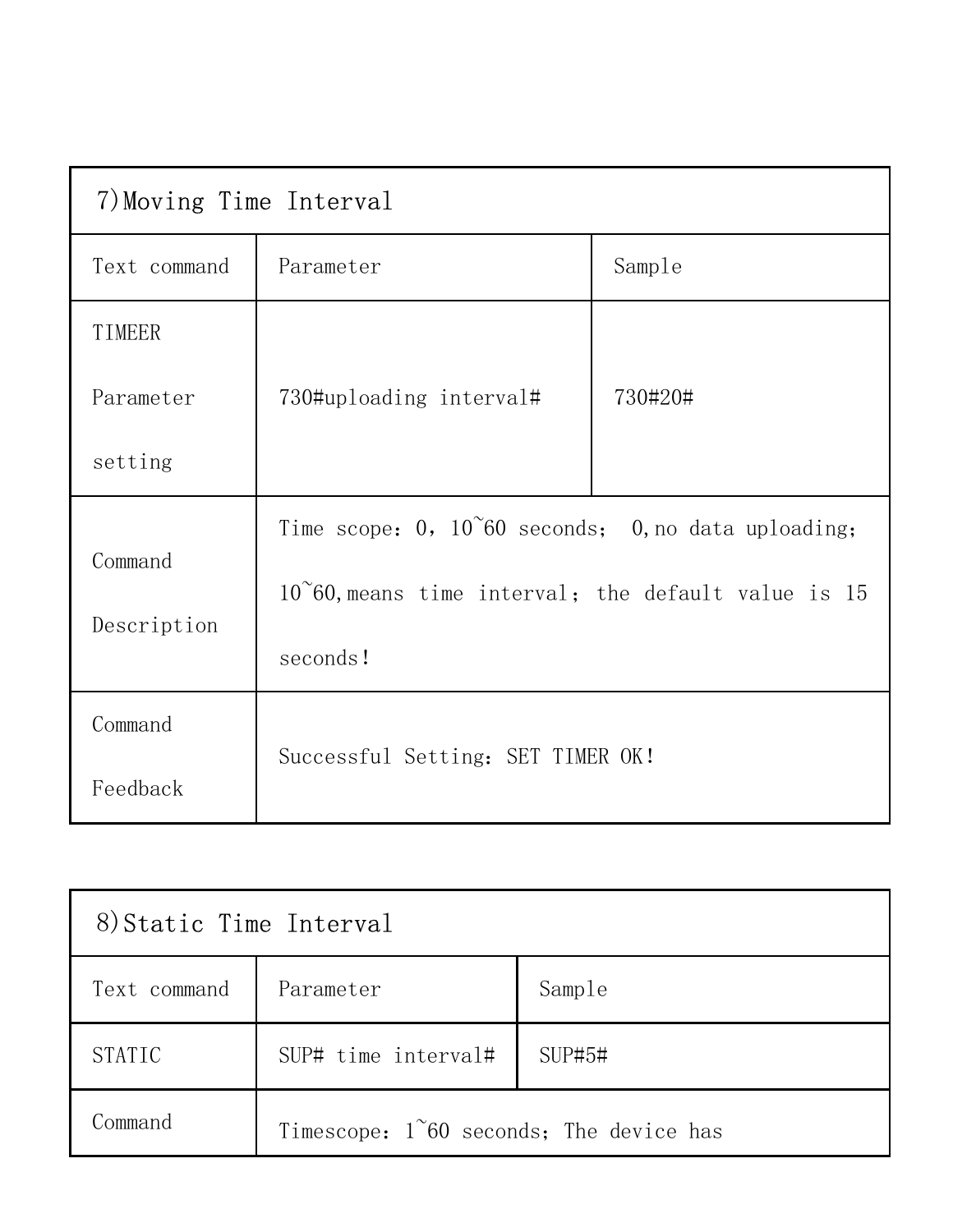| Description | 3D transmission and the default time interval are 5 |
|-------------|-----------------------------------------------------|
|             | minutes.                                            |
| Command     | Successful Setting: SET STATIC TIME OK!             |
| Feedback    |                                                     |

| 9) Cancel the continuous upload |                                                    |        |
|---------------------------------|----------------------------------------------------|--------|
| Text command                    | Parameter                                          | Sample |
| <b>NUP</b>                      | NUP#                                               | NUP#   |
|                                 | This command is used to cancel sending data to the |        |
| Command                         | platform                                           |        |
| Description                     | If need again to restore the upload, you need to   |        |
|                                 | send TIMEER Parameter setting.                     |        |
| Command                         |                                                    |        |
| Feedback                        | SET OK!                                            |        |

## 10)Power-Cut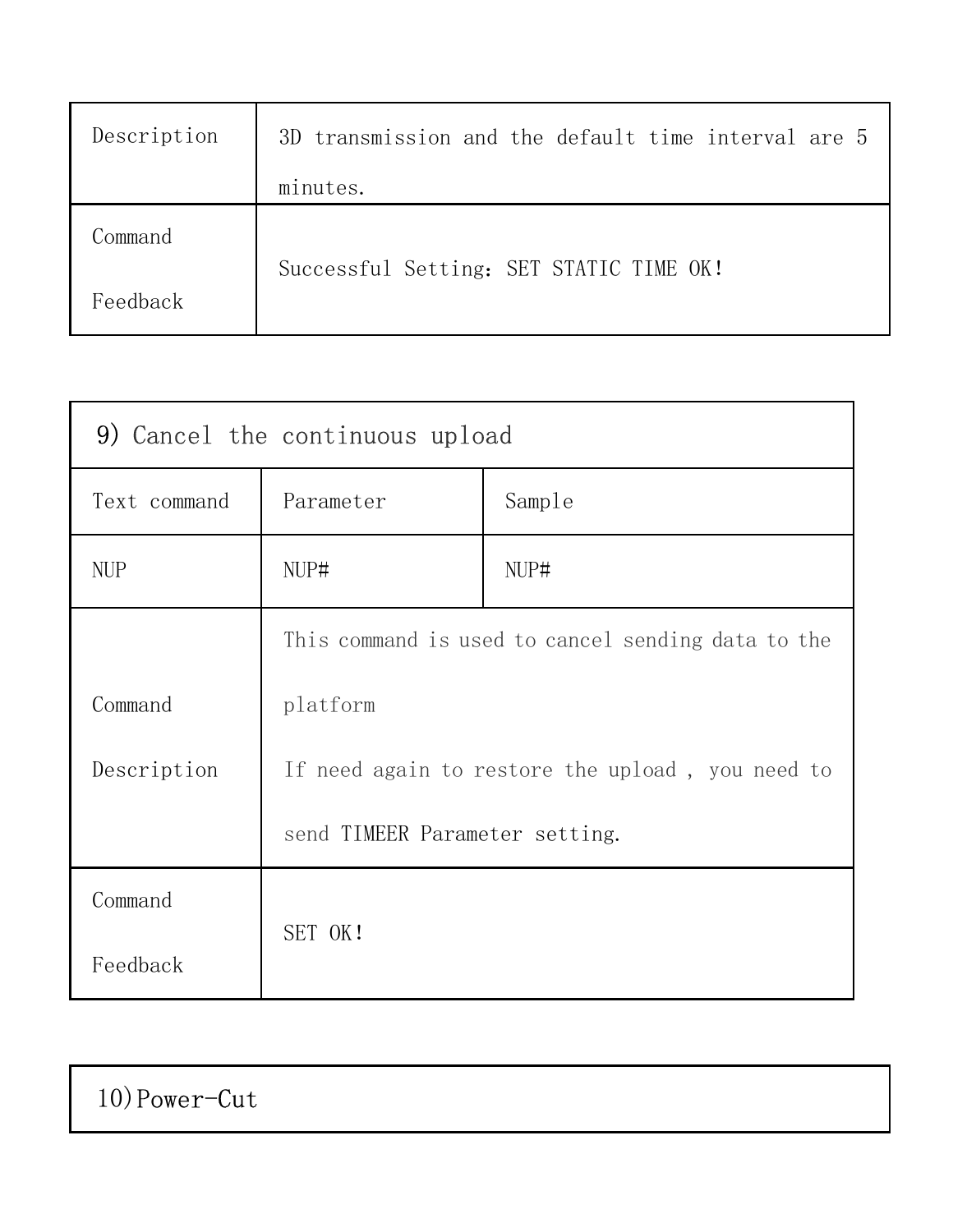| Text command           | Parameter                                                                                                                                                                                                                                                                                                                                                                                                                | Sample                                                  |
|------------------------|--------------------------------------------------------------------------------------------------------------------------------------------------------------------------------------------------------------------------------------------------------------------------------------------------------------------------------------------------------------------------------------------------------------------------|---------------------------------------------------------|
| RELAYParamet<br>erl    | 222#                                                                                                                                                                                                                                                                                                                                                                                                                     | 222# cut off oil and power                              |
| RELAYParamet<br>er2    | 333#                                                                                                                                                                                                                                                                                                                                                                                                                     | 333# recover oil and power                              |
| Command<br>Description | 1) RELAY control the start and closeness of the relay<br>2) Only the center number can operate.<br>3) the device only cut off the oil circuit on the<br>condition of the driving speed below 20KM/H or in static<br>state.<br>4) When send the command, the device will reply "please<br>waiting "When the vehicle speed is over 20KM/H, the<br>device will cut off the oil or the power when the speed<br>below 20KM/H. |                                                         |
| Command<br>Feedback    | OK!                                                                                                                                                                                                                                                                                                                                                                                                                      | Successful Setting: Fuel cut has already been completed |

| $11)$ GMT    |           |        |
|--------------|-----------|--------|
| Text command | Parameter | Sample |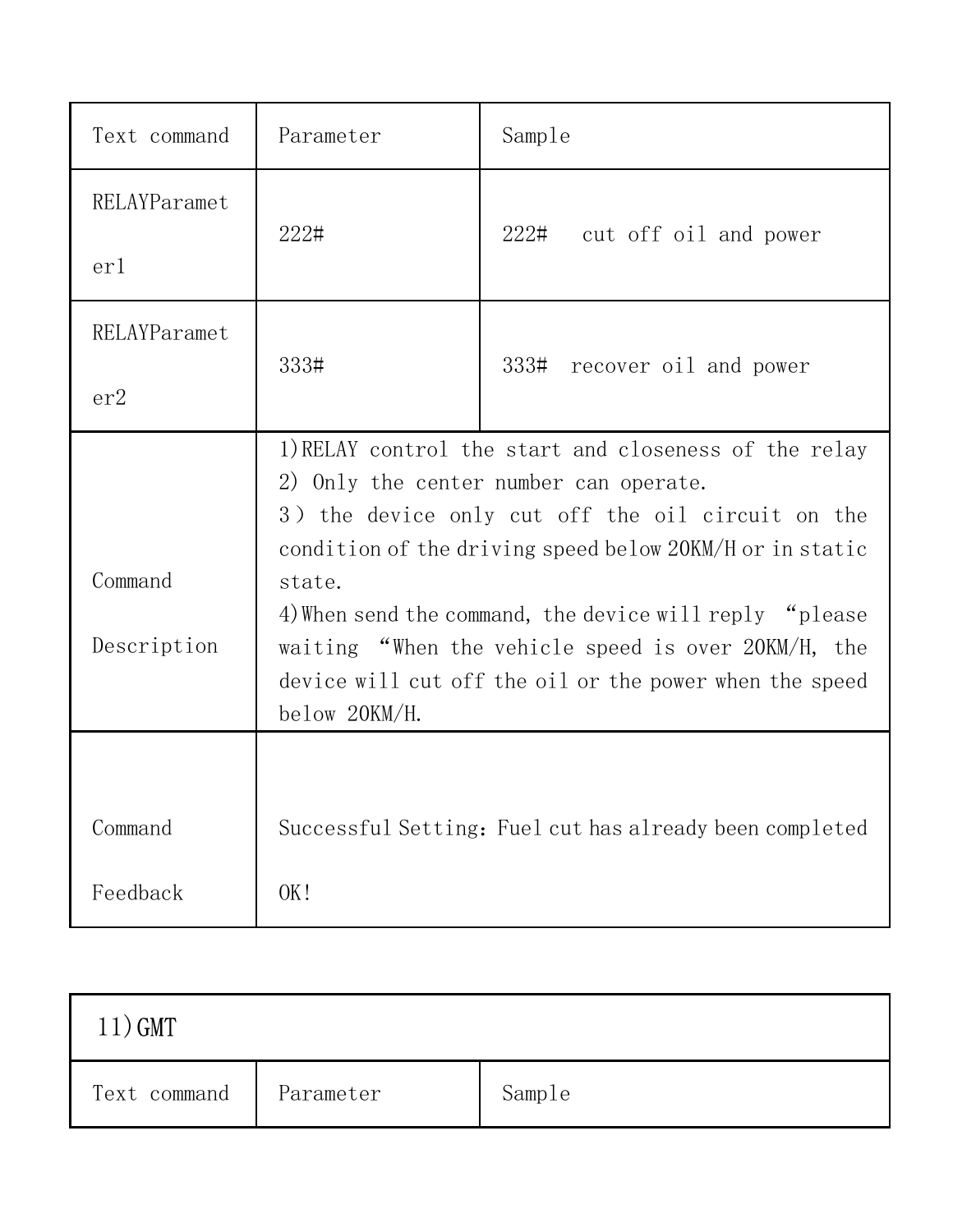| <b>GMT</b>  | 801#location,                                            | 801#E8#                               |
|-------------|----------------------------------------------------------|---------------------------------------|
|             | time#                                                    |                                       |
| Command     | The default time zone is Beijing time. If time zone need |                                       |
| Description | revised, please operate according to the above command.  |                                       |
| Command     |                                                          |                                       |
| Feedback    |                                                          | Successful Setting: Set time zone ok! |

| 12) Vibration Sensitivity |                       |             |
|---------------------------|-----------------------|-------------|
| Text command              | Parameter             | Sample      |
| VIBRATION Parameter       | 123#2#, alarming way# | 1) 123#2#3# |
| Set into                  |                       |             |
| vibration alarm           | V123#2#               | 1) V123#2#  |
| time                      |                       | 2) V123#1#  |
| Enable vibration          |                       |             |
| alarm                     | 911#                  | 911#        |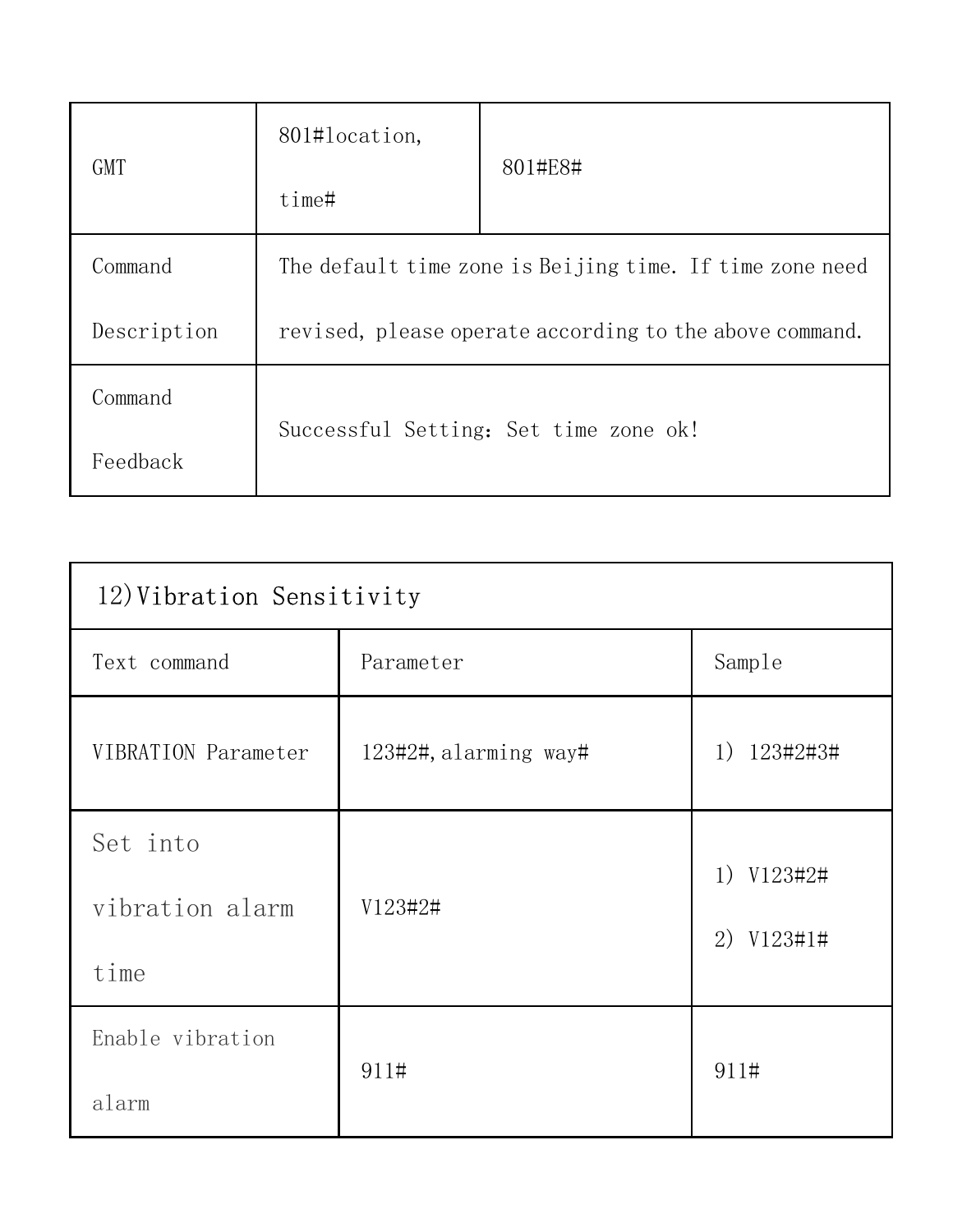| Disable vibration<br>alarm | 910#                                                                                             | 910# |
|----------------------------|--------------------------------------------------------------------------------------------------|------|
|                            | the sensitivity value of the vibration is from<br>1 to 5, lis the most sensitive and o is close. |      |
| Command Description        | Alarming ways: 1, calling 2, texting, 3 calling<br>and texting.                                  |      |
|                            | Must set the center number and receiving number.                                                 |      |
| Command Feedback           | set vibration alarm level, OK!                                                                   |      |

| $13)$ Speeding  |                                                            |                      |
|-----------------|------------------------------------------------------------|----------------------|
| Text command    | Parameter                                                  | Sample               |
| <b>SPEEDING</b> | $SSA#120#$ alarming                                        | 1) SPEEDING, 120, 3# |
| Parameter       | way#                                                       | $2)$ SPEEDING, 120#  |
| Command         | The speed scope is form $60-220$ , if the speed is no this |                      |
| Description     | cope, the alarm is off.                                    |                      |
|                 | Alarming : 1, calling 2, texting, 3 calling and texting.   |                      |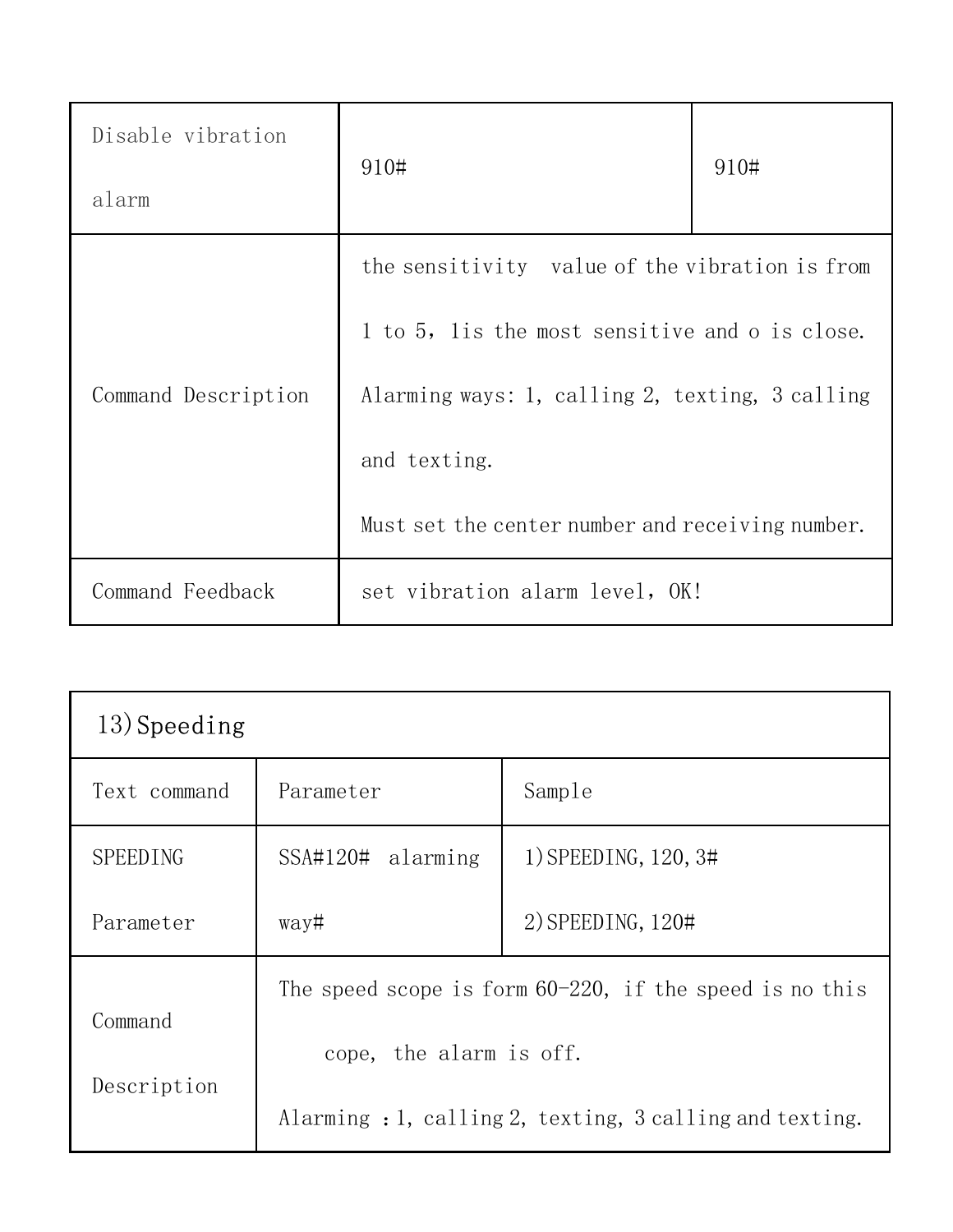|          | Must set the center number and receiving number. |
|----------|--------------------------------------------------|
| Command  |                                                  |
| Feedback | Successful Setting: set speeding alarm, OK!      |

| $14)$ Reset  |                                       |        |
|--------------|---------------------------------------|--------|
| Text command | Parameter                             | Sample |
| <b>RESET</b> | 930#                                  | 930#   |
| Command      | Reset the device                      |        |
| Description  |                                       |        |
| Command      |                                       |        |
| Feedback     | Successful Setting: Reset system, ok! |        |

| 15) Factory  |                             |        |
|--------------|-----------------------------|--------|
| Text command | Parameter                   | Sample |
| Parameter    | 940#                        | 940#   |
| Command      | Restore the factory setting |        |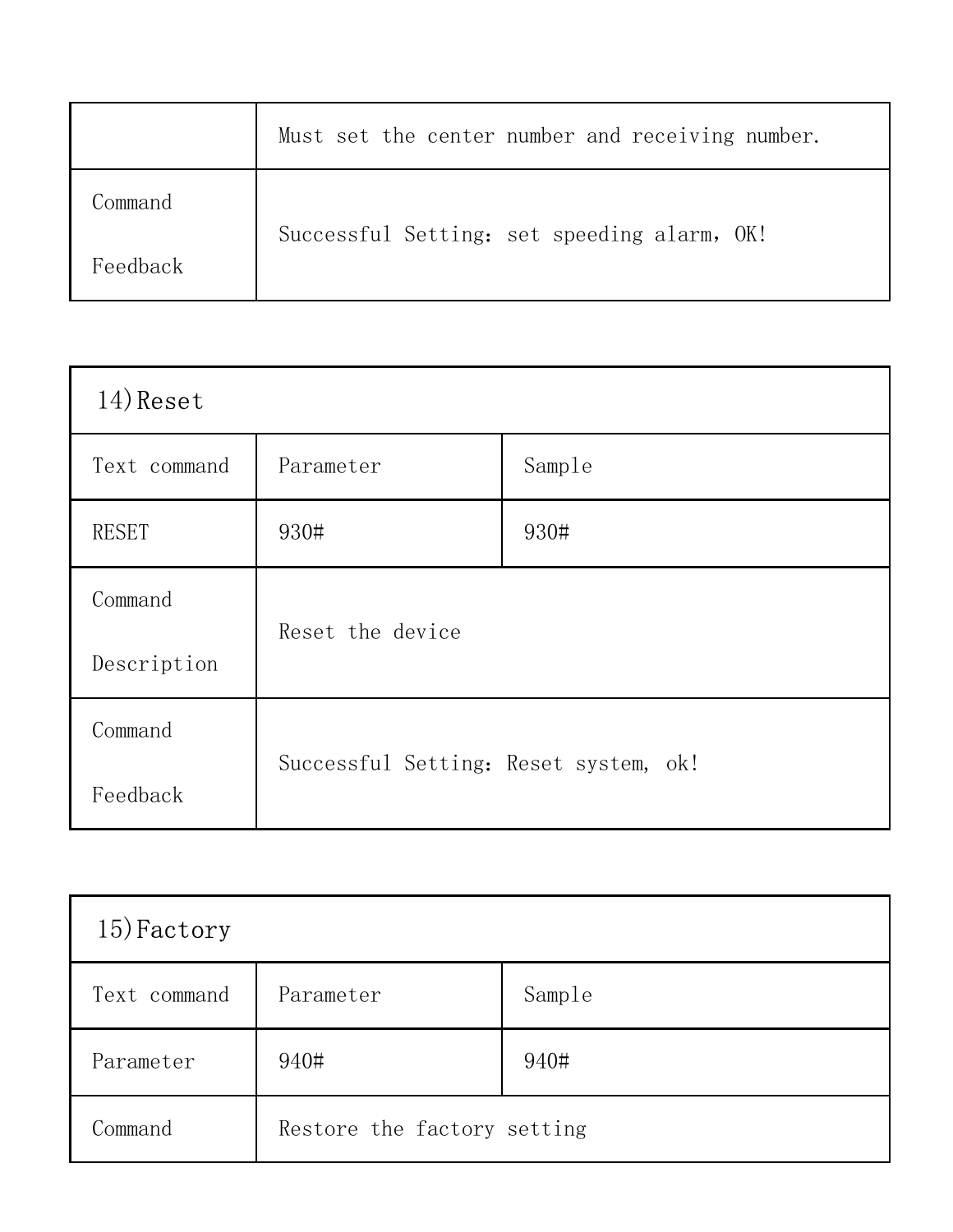| Description | Only center number can initial this function         |  |
|-------------|------------------------------------------------------|--|
|             | Factory setting will recover to the original setting |  |
| Command     | Successful Setting: FACTORY OK!                      |  |
| Feedback    |                                                      |  |

| 16) Language Setting   |                                                       |                   |
|------------------------|-------------------------------------------------------|-------------------|
| Text command           | Parameter                                             | Sample            |
| LANG                   | LANG1#                                                | LANG1# 1:CHINESE, |
| Parameter              | LANG0#                                                | LANGO#: ENGLISH   |
|                        | ; When check the location, it will reply the Chinese  |                   |
| Command<br>Description | location in Chinese language setting; while reply the |                   |
|                        | URL link when in English language setting.            |                   |
| Command                | Successful Setting: SET LANG OK!                      |                   |
| Feedback               |                                                       |                   |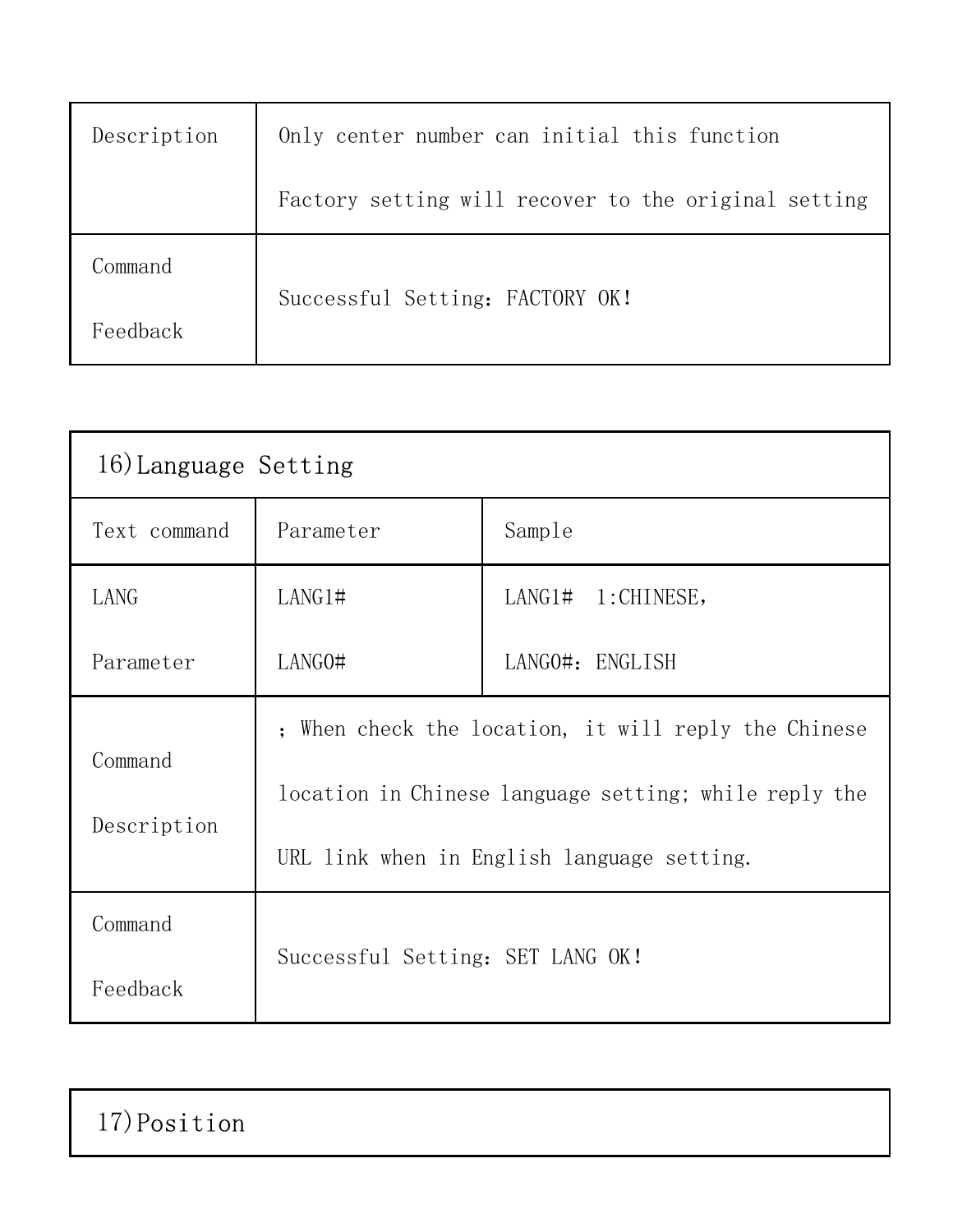| Text command | Parameter                                          | Sample                                 |
|--------------|----------------------------------------------------|----------------------------------------|
| WHERE        | 988#                                               | 988#                                   |
| Command      | Check<br>the                                       | other<br>longitude and altitude<br>and |
| Description  | information of the device                          |                                        |
| Command      | Reply with longitude and altitude, speed and IMEL. |                                        |
| Feedback     |                                                    |                                        |

| $18)$ Google Link |                                                      |        |
|-------------------|------------------------------------------------------|--------|
| Text command      | Parameter                                            | Sample |
| WHERE             | 666#                                                 | 666#   |
| Command           | Check the location link of Google map                |        |
| Description       |                                                      |        |
| Command           | $\langle$ Datetime:12-07-05 13:21:30>                |        |
| Feedback          | http://maps.google.com/maps?q=N22.540885, E113.95265 |        |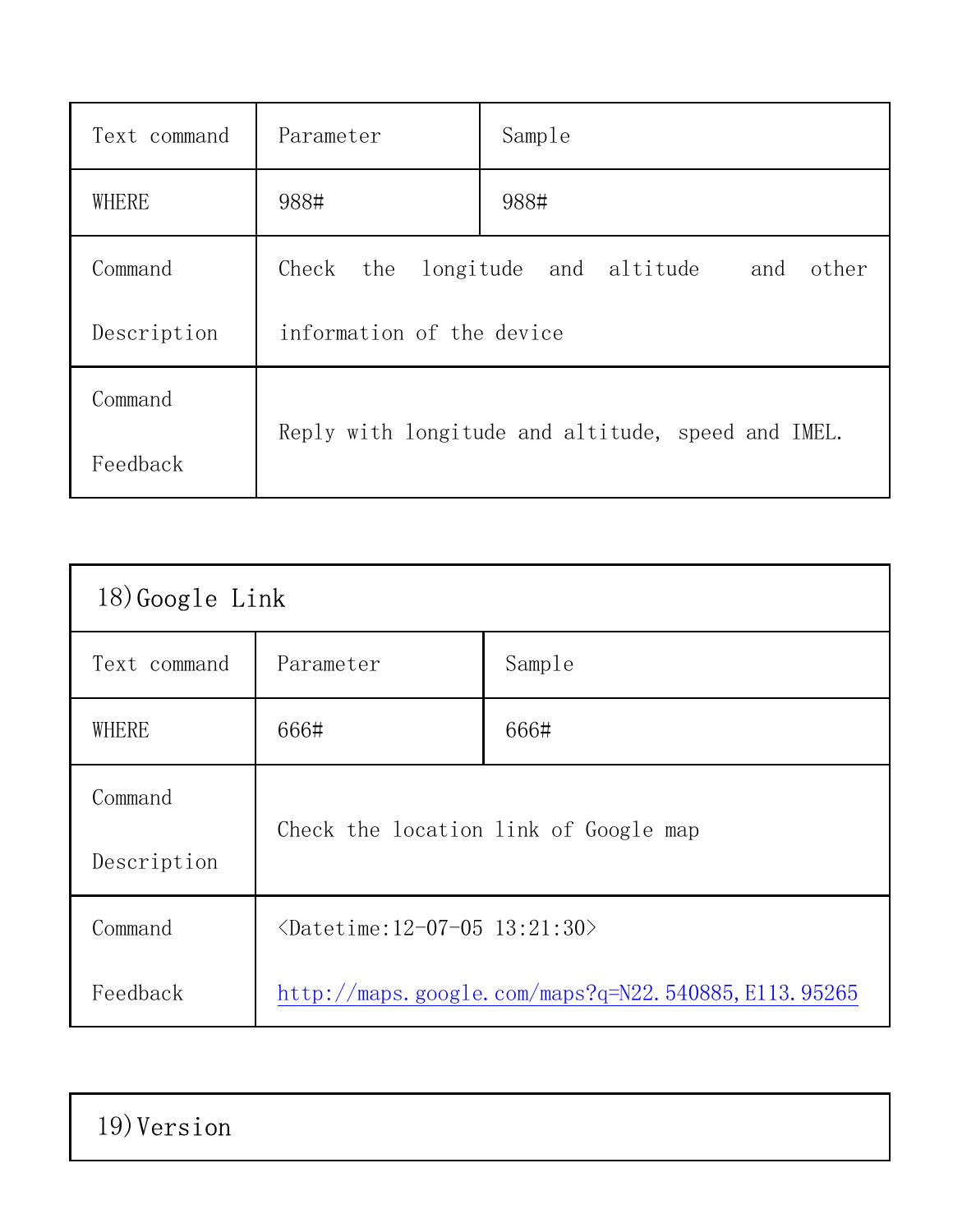| Text command   | Parameter                                    | Sample |
|----------------|----------------------------------------------|--------|
| <b>VERSION</b> | V00#                                         | V00#   |
| Command        | The command is to check the software version |        |
| Description    |                                              |        |
| Command        | VERSION: Xxxx                                |        |
| Feedback       | BUILD:2012-07-05 10:12                       |        |

| 20) Param Check |                                                      |        |
|-----------------|------------------------------------------------------|--------|
| Text command    | Parameter                                            | Sample |
| <b>PARAM</b>    | 886#                                                 | 886#   |
| Command         | The command is to check the settings and the default |        |
| Description     | parameter.                                           |        |
|                 | IMEI: 351190012535936                                |        |
| Command         | APN : cmnet                                          |        |
| Feedback        | $IP:IP$ and port                                     |        |
|                 | TIMER: moving uploading interval                     |        |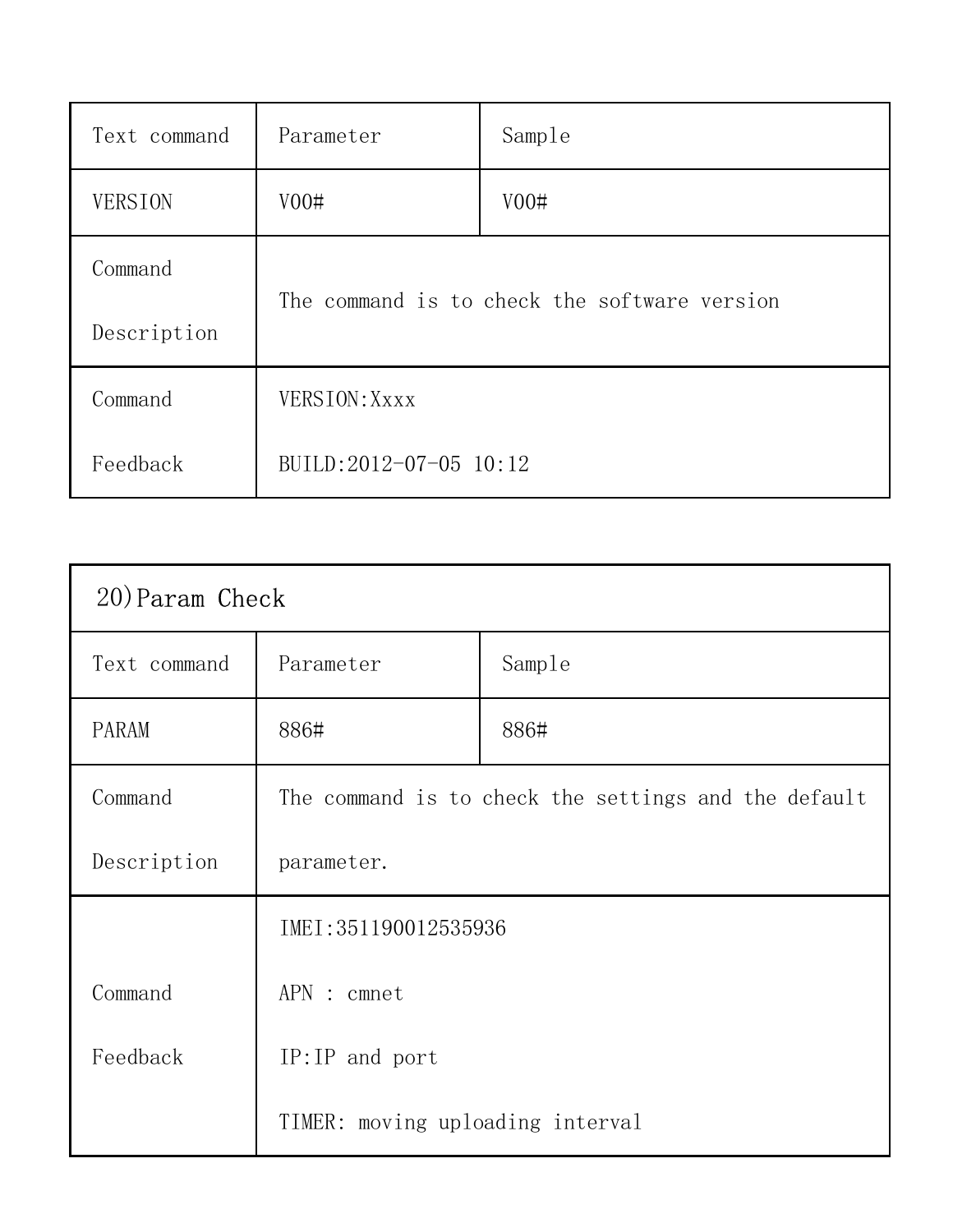| STATIC: static uploading interval |
|-----------------------------------|
| CENTER: center number             |
| LANG: $language (CN/EN)$          |
| $GMT$ : time zone $(E/W8)$        |

| 21) Status Check |                                                                                                                                   |        |
|------------------|-----------------------------------------------------------------------------------------------------------------------------------|--------|
| Text command     | Parameter                                                                                                                         | Sample |
| <b>STATUS</b>    | 902#                                                                                                                              | 902#   |
| Command          | The command is designed for checking the device's                                                                                 |        |
| Description      | working status.                                                                                                                   |        |
|                  | External power: ON/OFF<br>GSM Signal: HIGH/MIDDLE/LOW<br>GPS: FIXED/UNFIXED<br>RELAYER: DISABLE/ENABLE<br>Vibrate Warning: ON/OFF |        |
|                  |                                                                                                                                   |        |
| Command          |                                                                                                                                   |        |
| Feedback         |                                                                                                                                   |        |
|                  |                                                                                                                                   |        |
|                  | Pause: ON/OFF                                                                                                                     |        |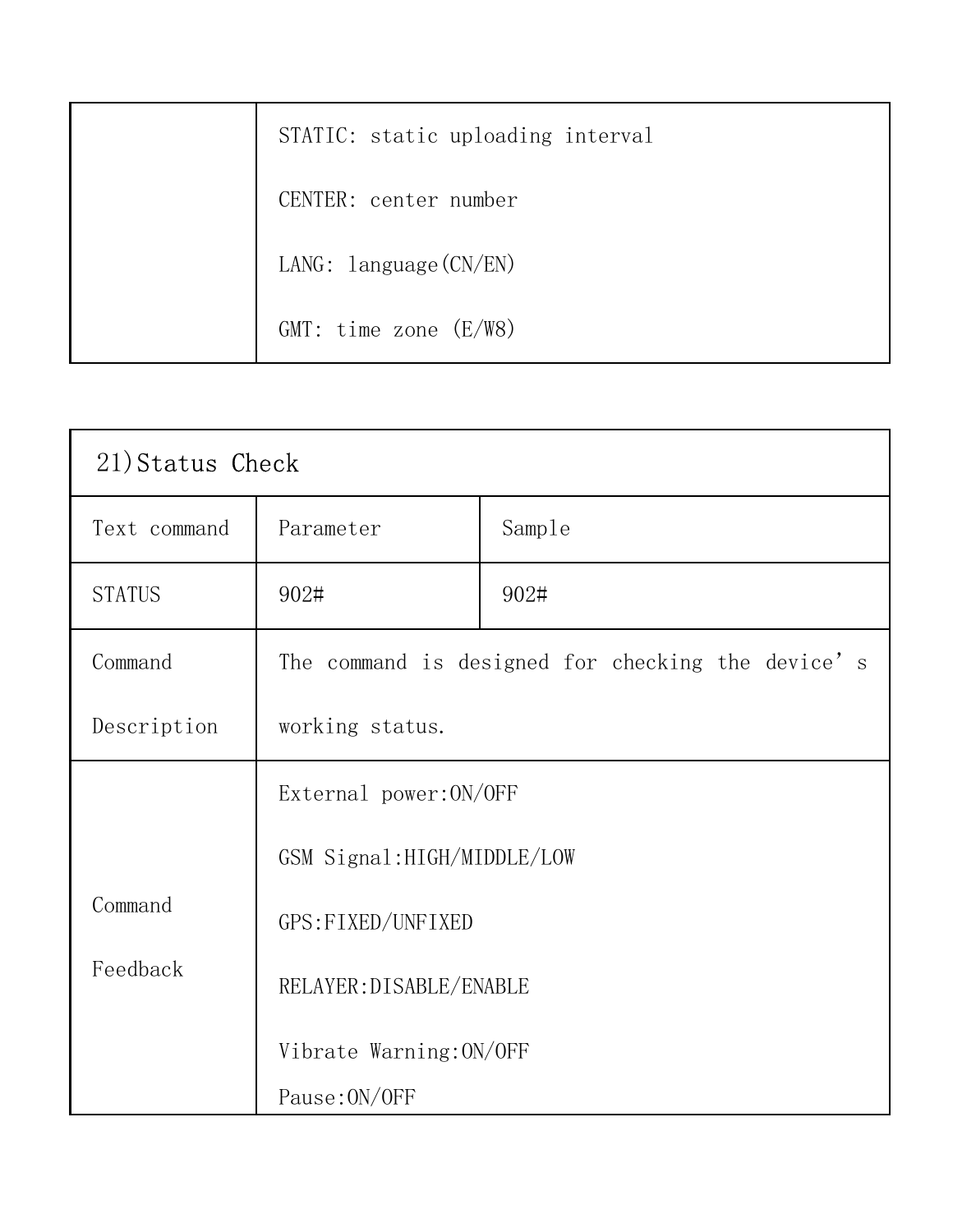## 10.Trouble shooting

10.1 The device is not online or offline on the web platform.

- 10.1.1 First, please check the three LED working state. If possible. You can call the device's number to check.
- If not connected, the device is out of signal. If the GSM signals cannot reach your location, please drive to the open sky.
- If reminding the device SIM card is out of deposit, please make deposit by the telecom operator.
- If you can connect to the device when calling, the SIM card has deposited and please check with your operator for GPRS function. You also can check by searching the internet on your mobile phone.
- If reminding the device is power off, please turn back the device and proceed as followings:
	- a)Check if the red LED is in constant glow. If the LED is dark, please check the power connecting. If fuse is broken, please return the device to the seller.
	- b)If the blue GSM LED is not in constant glow, please check the

installation of SIM card.

- 10.1.2 Please check the offline area in order to judge if the network problem of operators.
- 10.2 When GPS cannot receive the signals, please drive in the open sky

and ensure there is no metal thins on the device.

10.3 When the device cannot receive the GSM signal, please check the